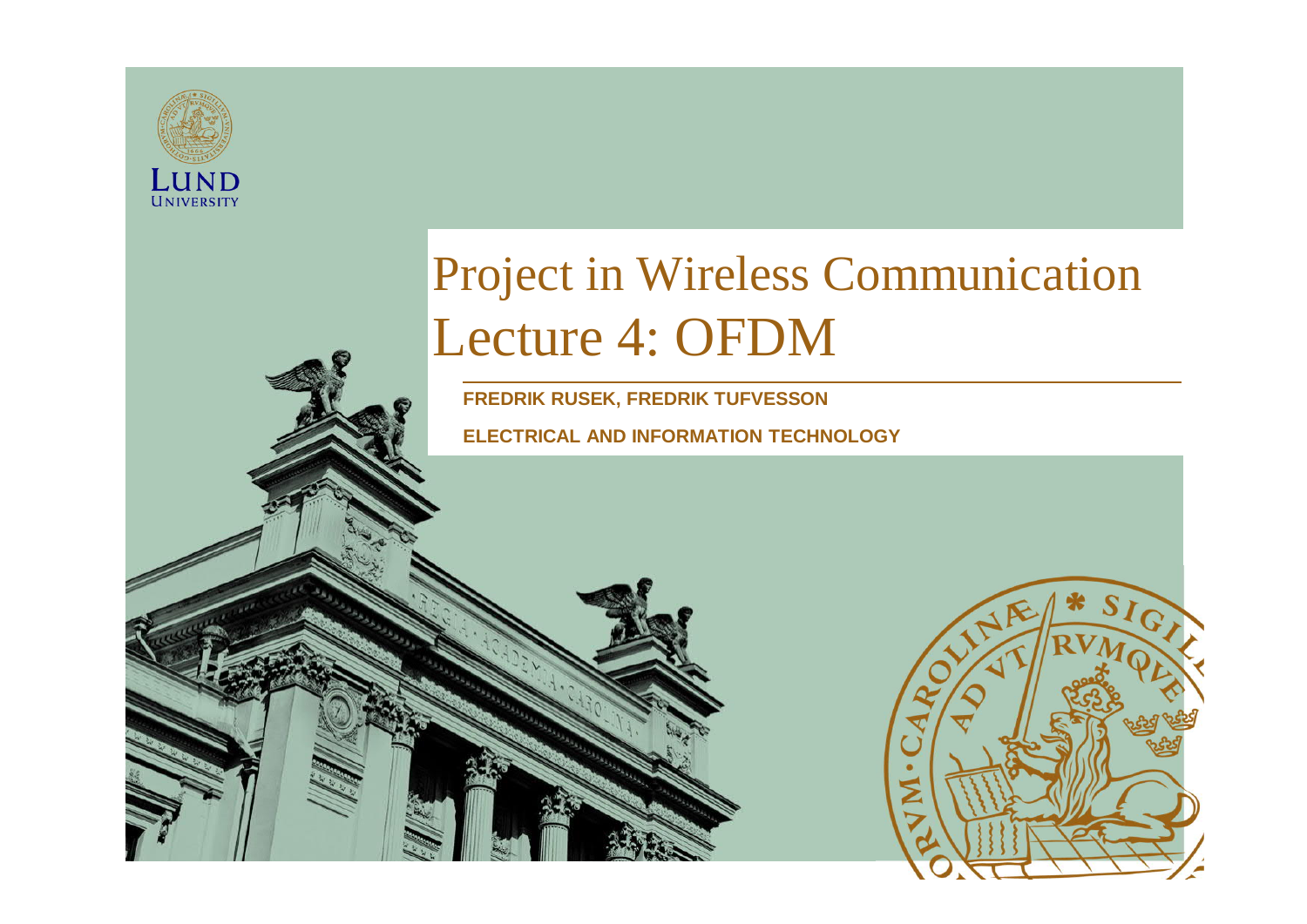### ISI channels

As seen in previous lecture, after pulse shaping and carrier modulation at the TX, and carrier demodulation, matched filtering and sampling at the Rx, the channel model can be described through

 $y = h \cdot a + n$ 

The data symbols are denoted **a**, **h** denotes the channel impulse response, and **n** denotes WGN. All variables are here complex valued.

For example, **h** could take the form



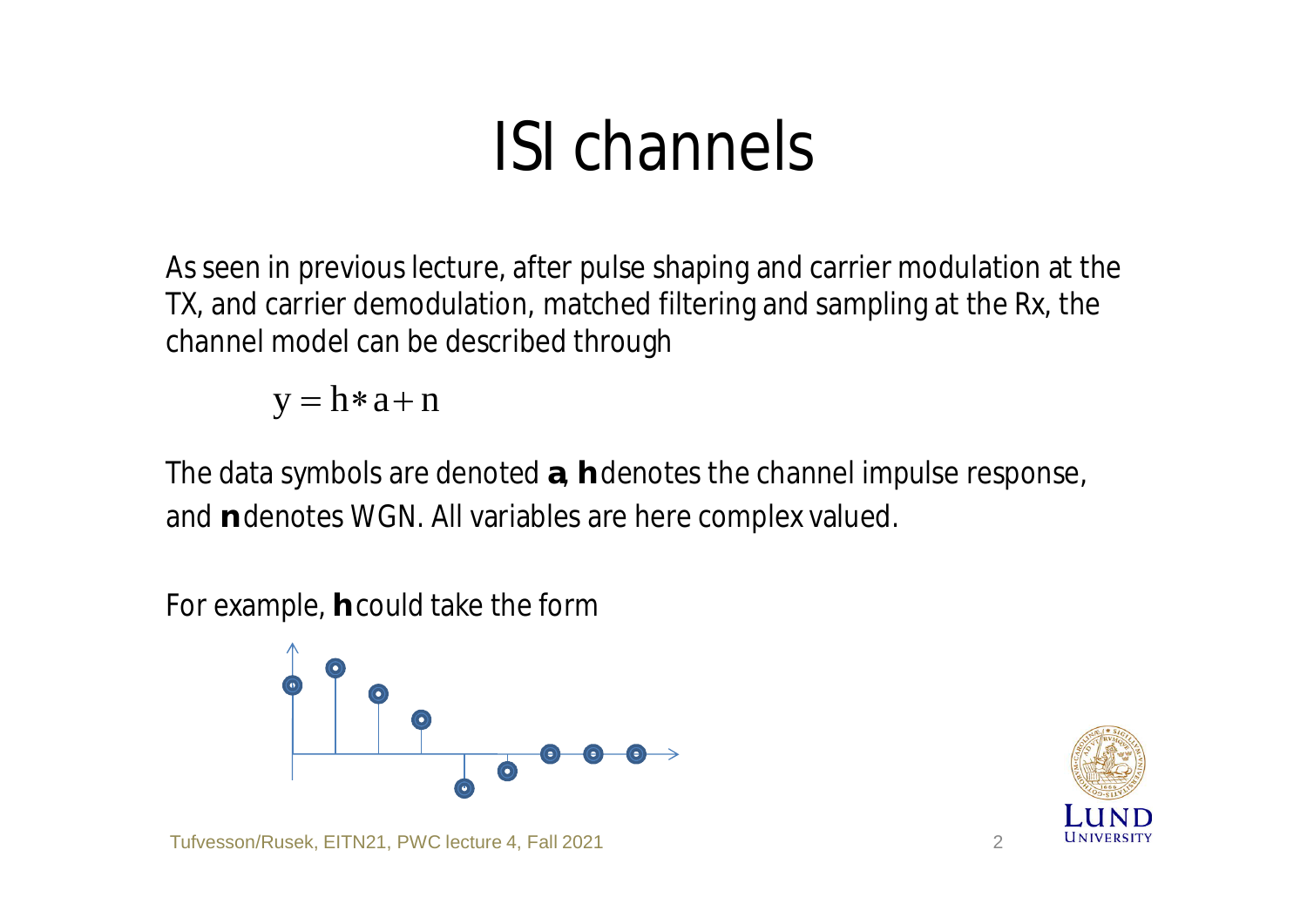## ISI channels

How should we estimate **a** from **y**?

Since there is memory is the signal **y,** it can be represented with a trellis and the Viterbi algorithm can be applied.

*How many states are there in the Viterbi algorithm?*

This depends on the length of **h** but also on the modulation format used.

#### *Definition 2*

The memory of the ISI channel is said to be the length of the channel,  $L$ <sub>*ISI*</sub>, minus 1.

#### *Property 4*

Assume that the data symbols are belongs to a M-QAM constellation. Then the number of states in the Viterbi is  $M$   $^{L_{ISI}-1}$ 

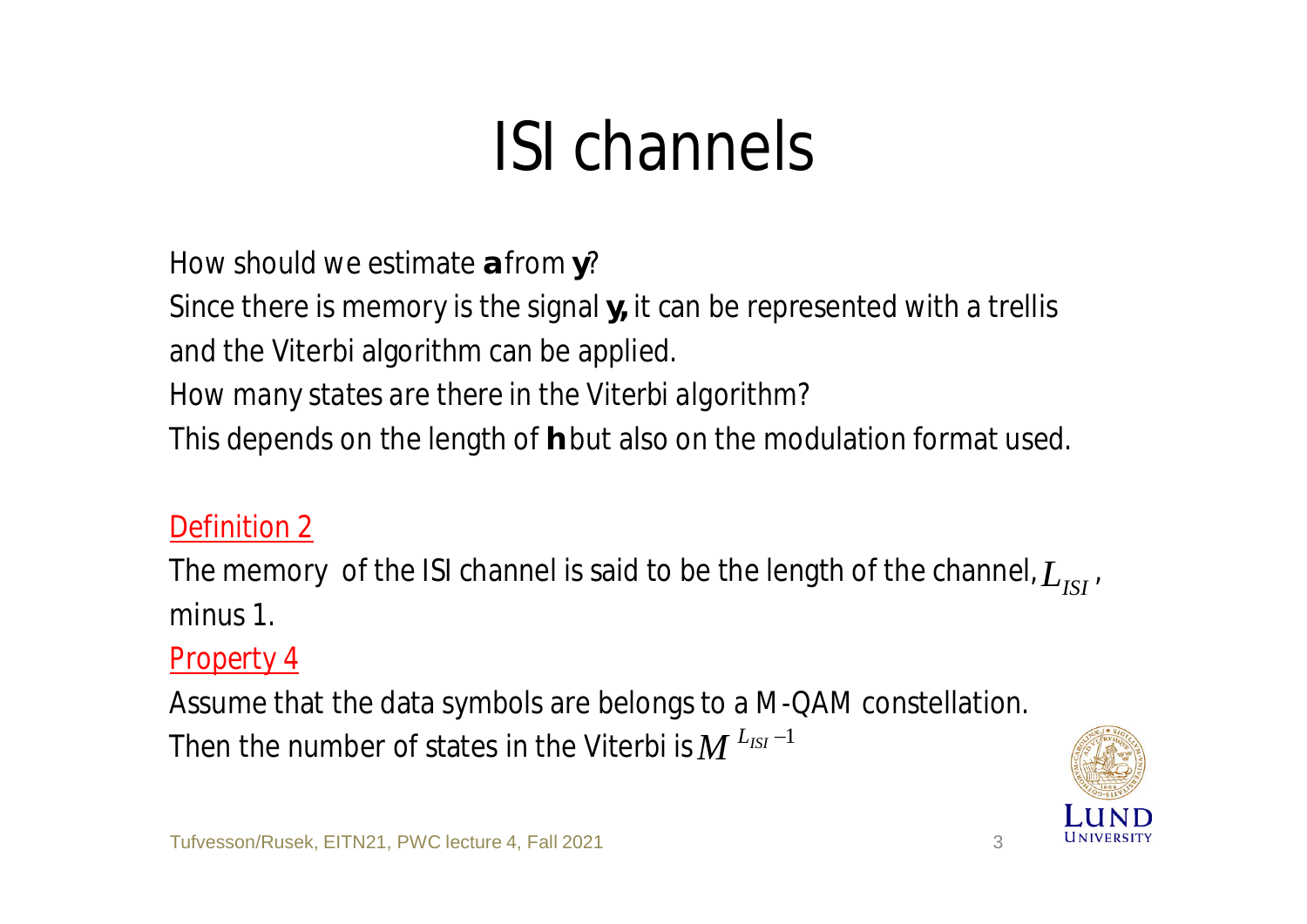### ISI channels

This number quickly grows large and the Viterbi cannot be used. For the channel given previously and with QPSK we get

$$
L_{ISI} = 9
$$
  $M = 4$   $\# states = 4^8 = 2^{16} = 65536$ 

In high speed real-time applications this workload is extremely demanding.

#### What can be done?



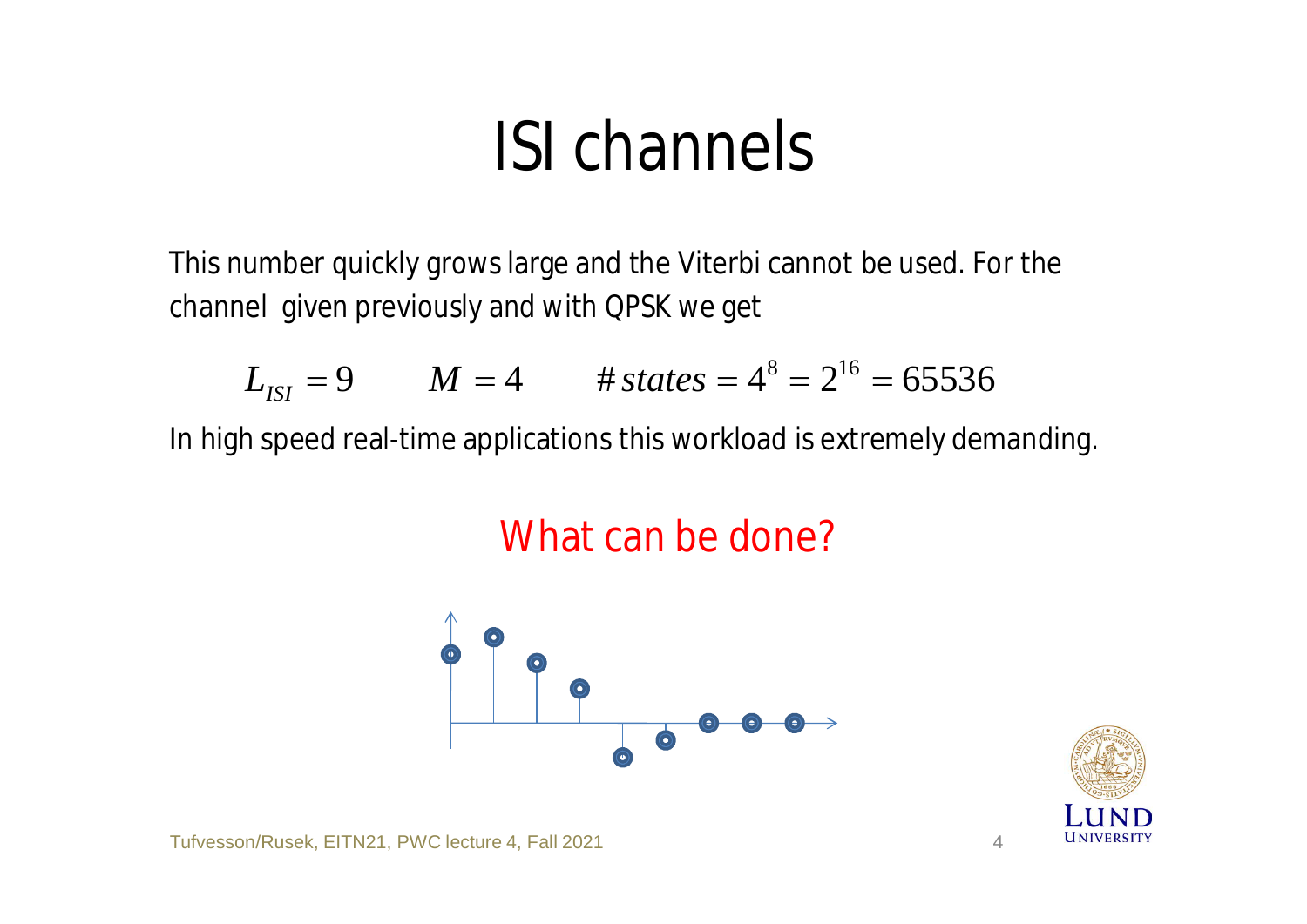#### ISI Channels - Zero-forcing equalization

Basic idea: A convolution is a linear operation and linear operations have inverses. Seek to find an impulse response **c** so that

$$
c * h = \delta \tag{1}
$$

Then we would get

$$
r = c * y = (c * h) * a + c * n = a + w
$$

Note that there is no ISI in **r**, which allow trivial estimation of **a**. How should we find a filter **c** so that (1) is fulfilled? We have

$$
(\mathbf{c} \ast \mathbf{h})[n] = \sum_{l} c_{l} h_{n-l} = \delta_{n}
$$

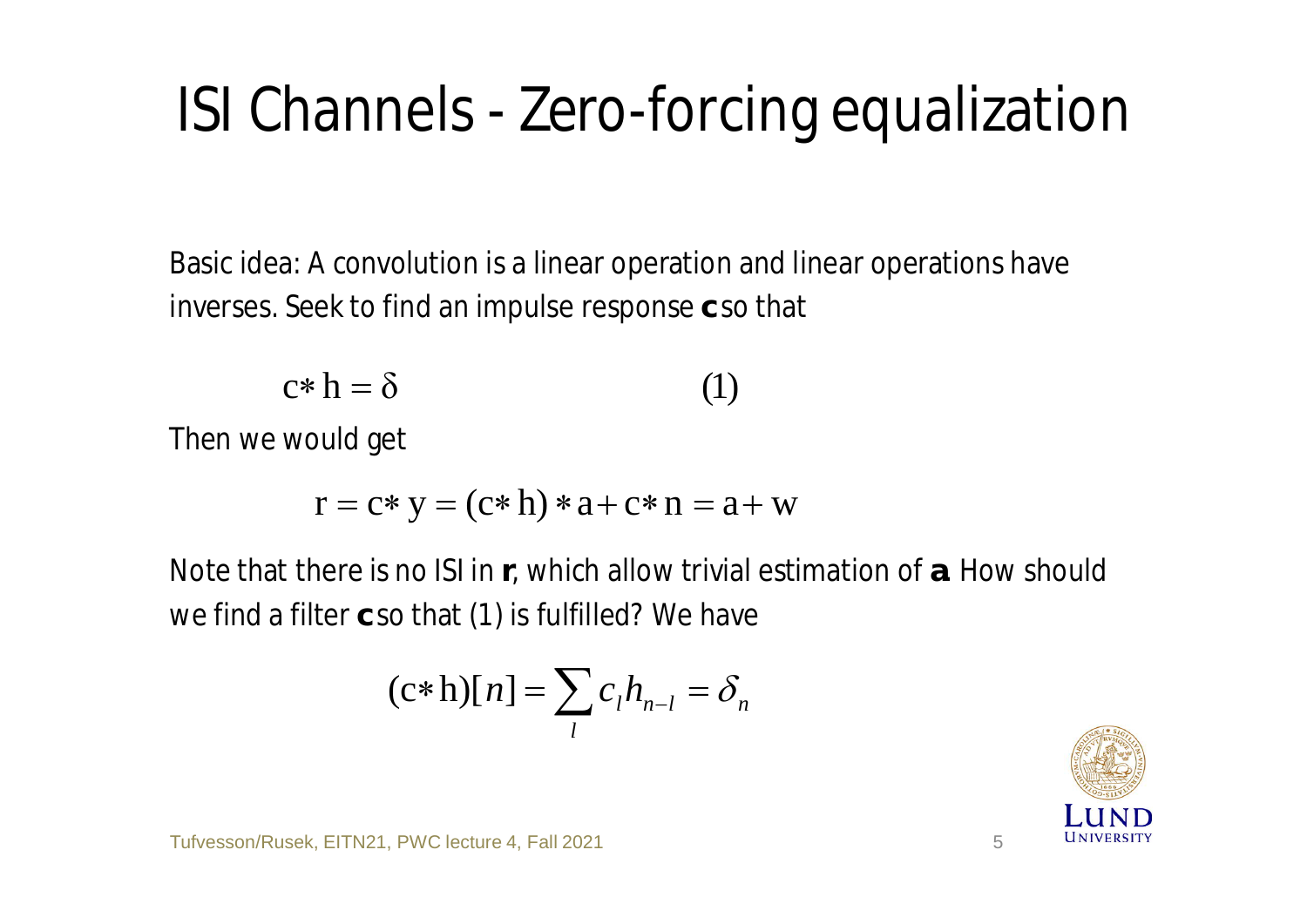#### ISI Channels - Zero-forcing equalization

For *n*=0 this yields

$$
n = 0: \quad h_0 c_0 = 1 \quad \Rightarrow \quad c_0 = 1/h_0
$$

For *n*=1 we get

$$
n = 1: \quad h_0 c_1 + h_1 c_0 = 0 \quad \Rightarrow \quad c_1 = -h_1 / h_0^2
$$

This can be repeated for *n*=2,3,4,………

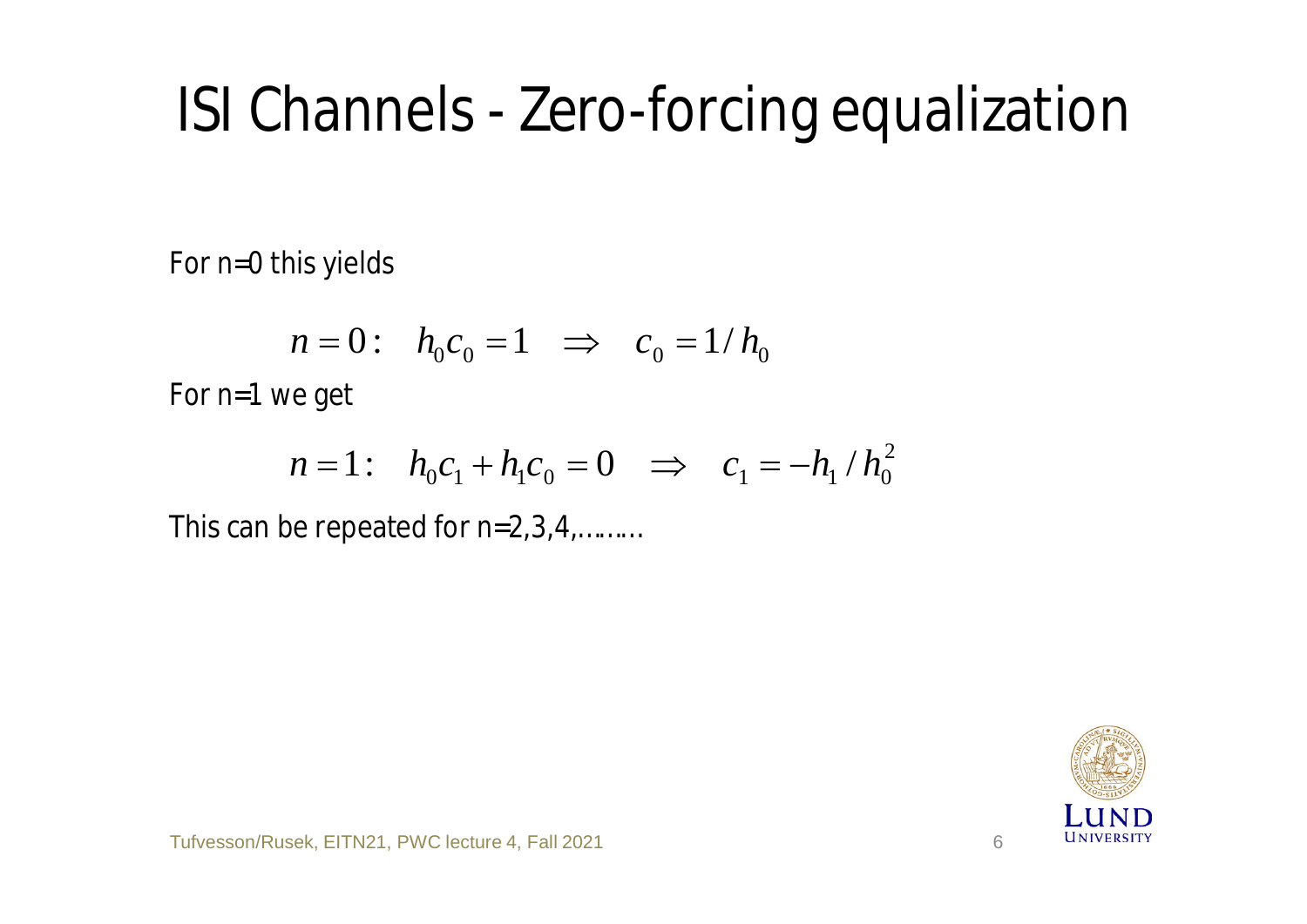#### ZFE – noise enhancement

Consider a sample of the filtered noise w. It equals

$$
w_k = \sum_l c_l n_{k-l}
$$

Each sample has variance

$$
V(w_k) = \sum_l c_l^2 V(n_{k-l}) = \sum_l c_l^2 N_0
$$

where it has been assuemed that the variance of each noise sample  $\ n_{_k}$ has variance  $N_{\rm 0}^{\rm}$  (each real dimension of the noise has half the variance).

Hence, the noise gets amplified due to the filtering. In general, the sum $\sum c_l^{\,2}$ is much larger than 1. This situation is named noise enhancement. *l*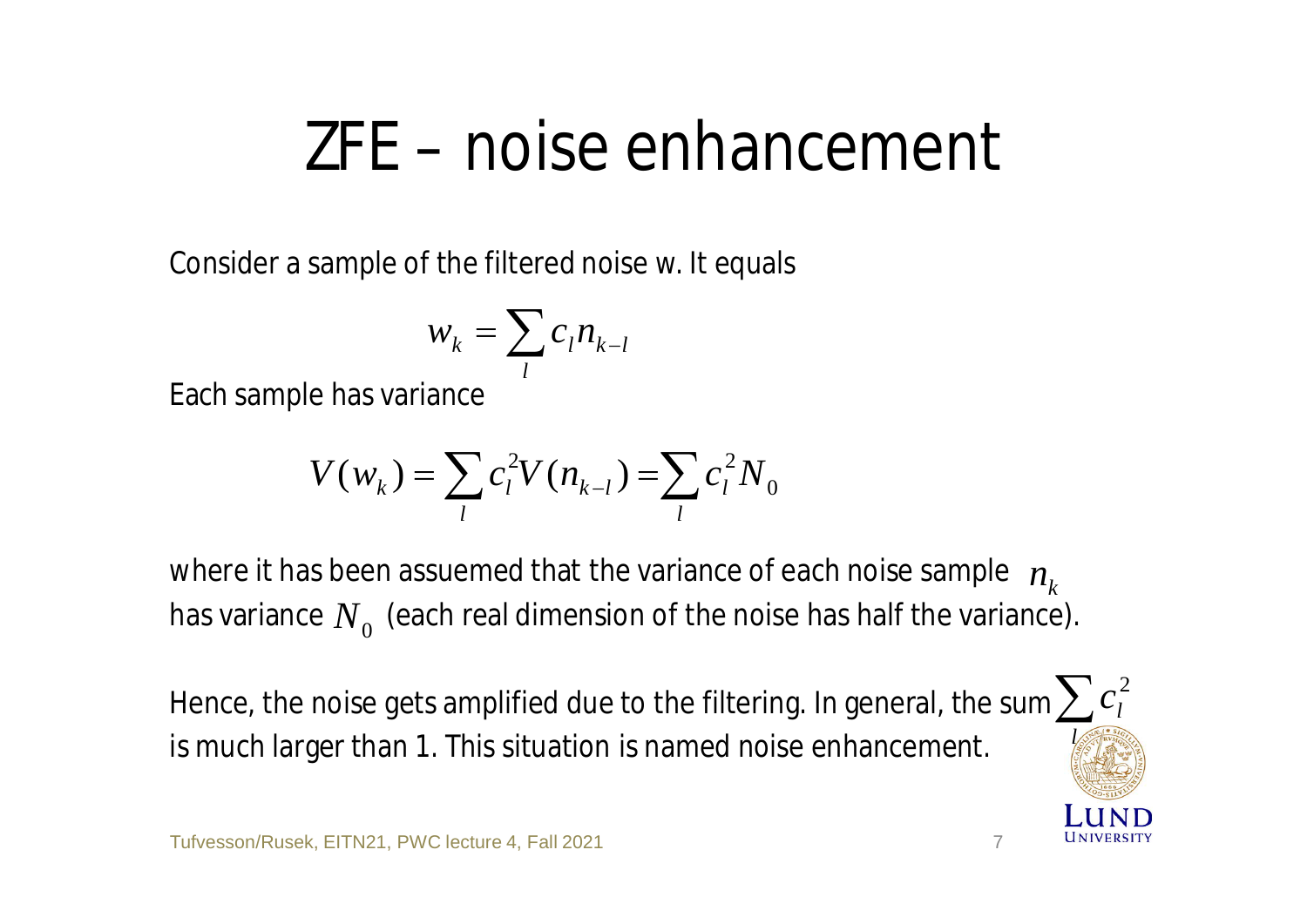## ISI Channels, summary

ISI channels appear frequently in practice.

The optimal decoder is the Viterbi algorithm, but it often fails due to complexity Issues

The simple ZF equlizer fails due to noise enhancement

There are intermediate schemes as well (MMSE, DFE, etc)

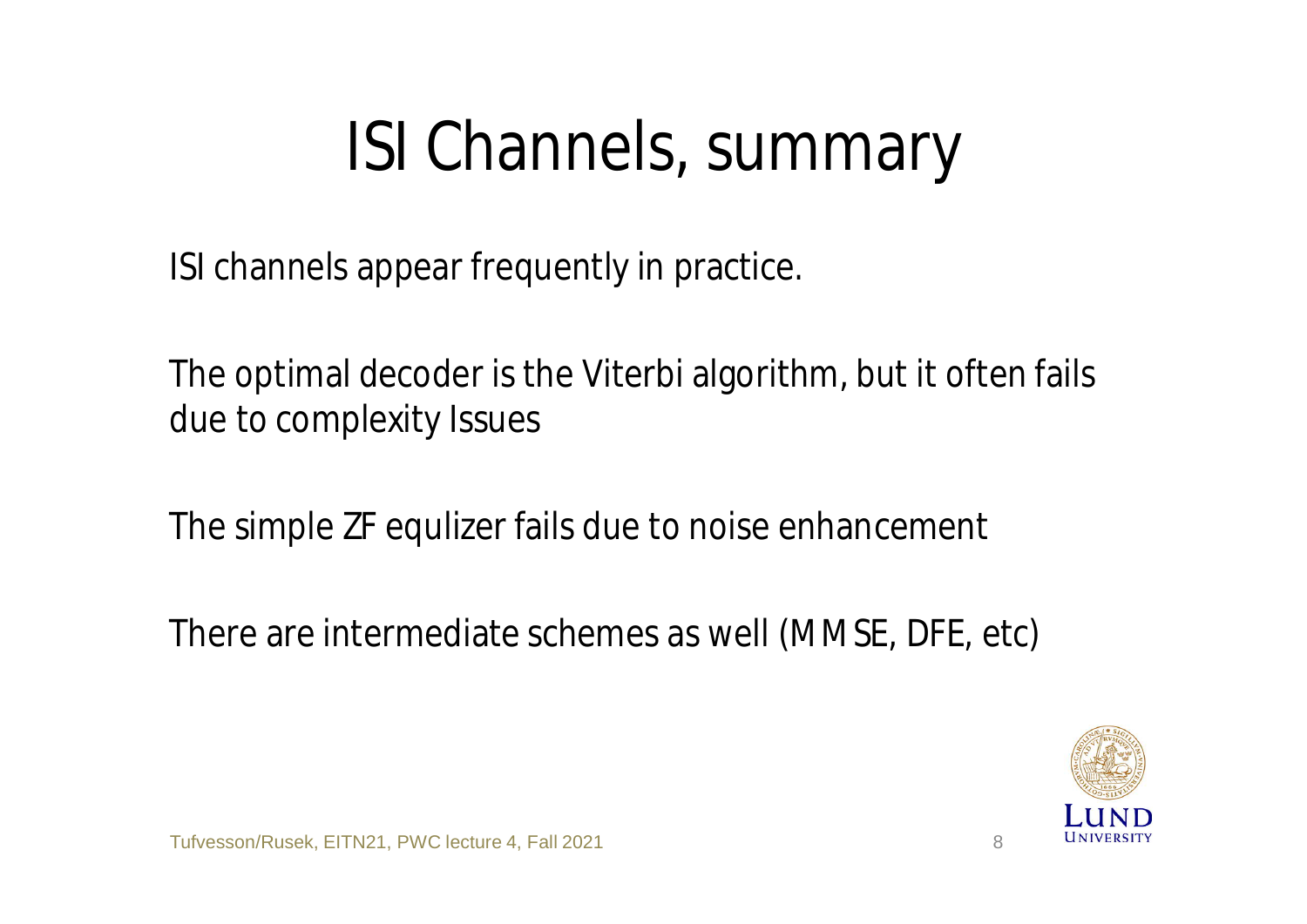## OFDM,

#### Orthogonal Frequency Division Multiplexing

Main idea: Convert the ISI channel into a set of independent parallel channels.

This enables optimal detection with trivial complexity!

Standard confusion:

OFDM is *not* better than "non-OFDM + Viterbi-algorithm". There is no need for OFDM unless there is "large" ISI.

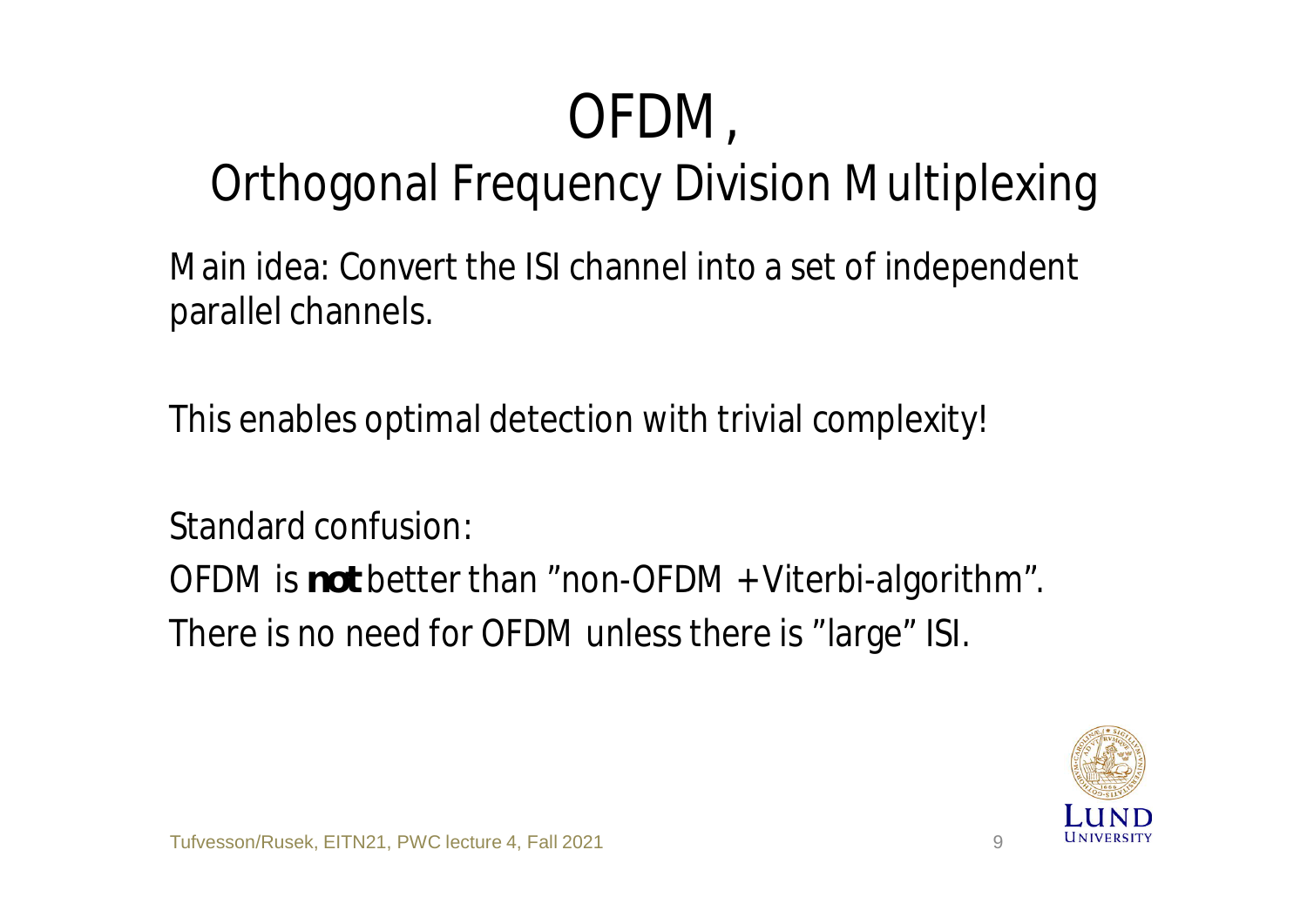### Preliminaries from Math

#### *Definition 1, Unitary matrix*

A matrix U is said to be unitary if  $\left(UU\right)^*=U^*U=I$ 

#### *Property 1*

A unitary matrix does not change the magnitude of a vector:

$$
\|\mathbf{x}\|^2 = \sum_k |x_k|^2 = \|U \mathbf{x}\|^2
$$

#### *Property 2, variance of a sum of scaled variables*

Let *X* and *Y* be two independent random variables with variance *V(X)* and *V(Y).* Then, the random variable *Z=aX+bY* has variance

$$
V(Z) = a^2 V(X) + b^2 V(Y)
$$

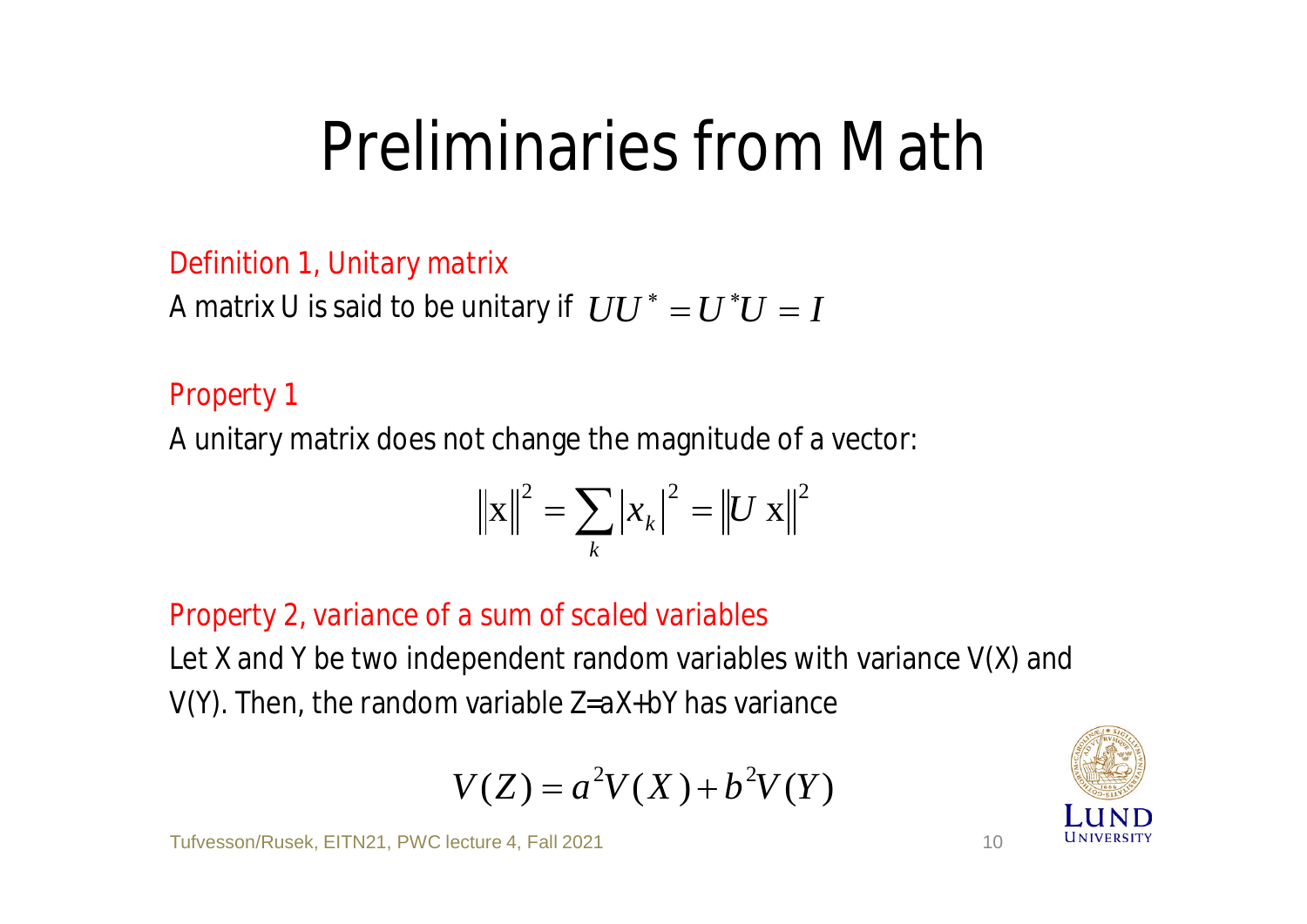### Preliminaries from Math

*Property 3, Distribution of a sum of Gaussian varibles*

Let 
$$
\mathbf{x} = [x_1 \ x_2 \ \cdots \ x_N]^T
$$
 be a vector of Gaussian random variables, i.e.  
\n $x_k \in N(0, \sigma^2)$   
\n $\mathbf{x} \in N(0, \sigma^2 I)$ 

Then, if we multiply x with a matrix H,  $\;\mathbf{y} = \pmb{H}\;\mathbf{x}$ 

we get that *y* has a Gaussian distribution with correlation matrix **H**\***H**, i.e.

$$
y \in N(0, \sigma^2 H^* H)
$$

If **H** is unitary, then **H**\***H**=**I**, and it follows that **y** and **x** have the same distributions

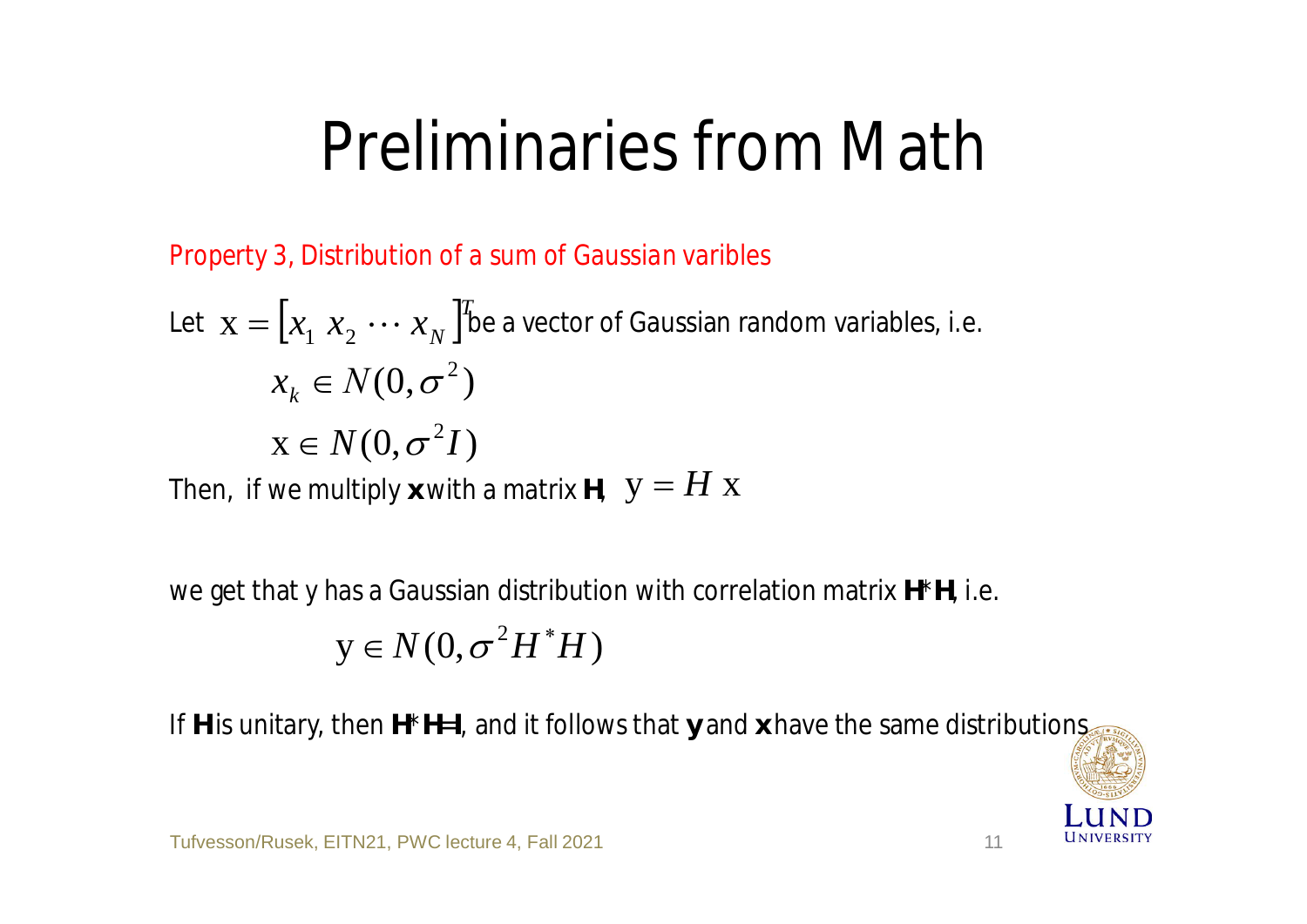### Preliminaries from Math

#### *Singular value decompostion*

Any matrix **H** (dimension *KxL*) can be decomposed as

#### $H = U\Sigma V^*$

where U is KxK unitary, V is LxL unitary, and  $\,\Sigma$  is a KxL matrix with the singular values along the main diagonal and zeros elsewhere, i.e.

$$
\Sigma_{kk} = \lambda_k \quad and \quad \Sigma_{kl} = 0, k \neq l
$$

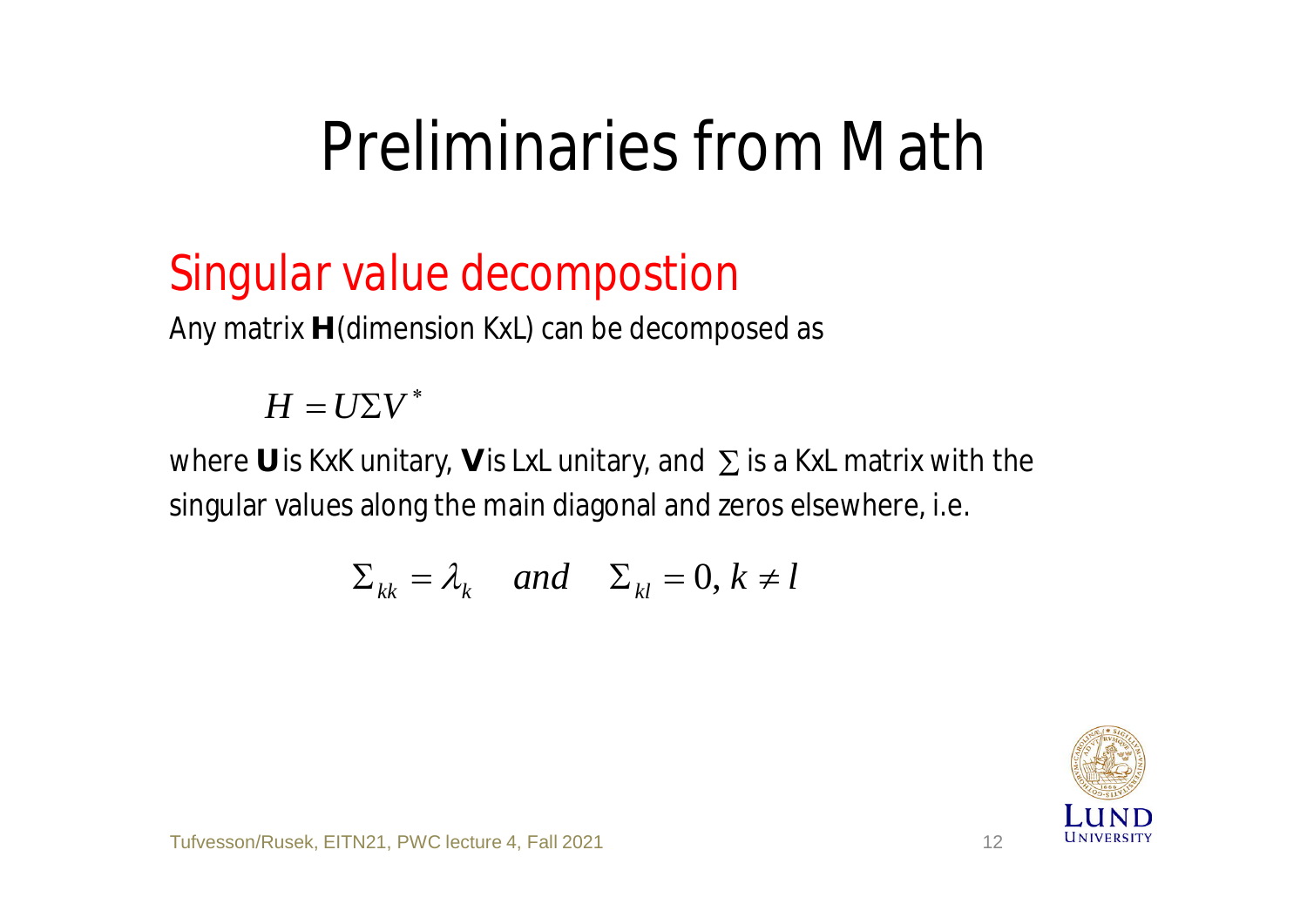#### Matrix representation of convolution

The convolution can in matrix form be represented as where There are *N* channel inputs and channel outputs. The size of **H** is y = h\*a+ n *Y* = *HA* + *N* [ ] *T N LISI Y y y y* <sup>0</sup> <sup>1</sup> <sup>2</sup> , ,..., = + ú ú ú ú ú ú ú ú ú ú ú ú ú ú ú ú ú ú ú ú ú ú û ù ê ê ê ê ê ê ê ê ê ê ê ê ê ê ê ê ê ê ê ê ê ê ë é = - - - - 1 1 1 1 0 0 1 1 1 1 0 1 0 0 0 0 0 0 ... ... ... ... 0 ... ... 0 0 0 ... ... 0 0 ... ... ... ... ... 0 0 0 0 *ISI ISI ISI ISI L L L L h h h h h h h h h h h h h h H* [ ] *T N LISI N n n n* <sup>0</sup> <sup>1</sup> <sup>2</sup> , ,...,, = + - [ ] *T A a*<sup>0</sup> *a*<sup>1</sup> *a<sup>N</sup>* <sup>1</sup> , ,..., = - *N* + *LISI* -1 (*N* + *LISI* -1)´ *N*

UNIVERSITY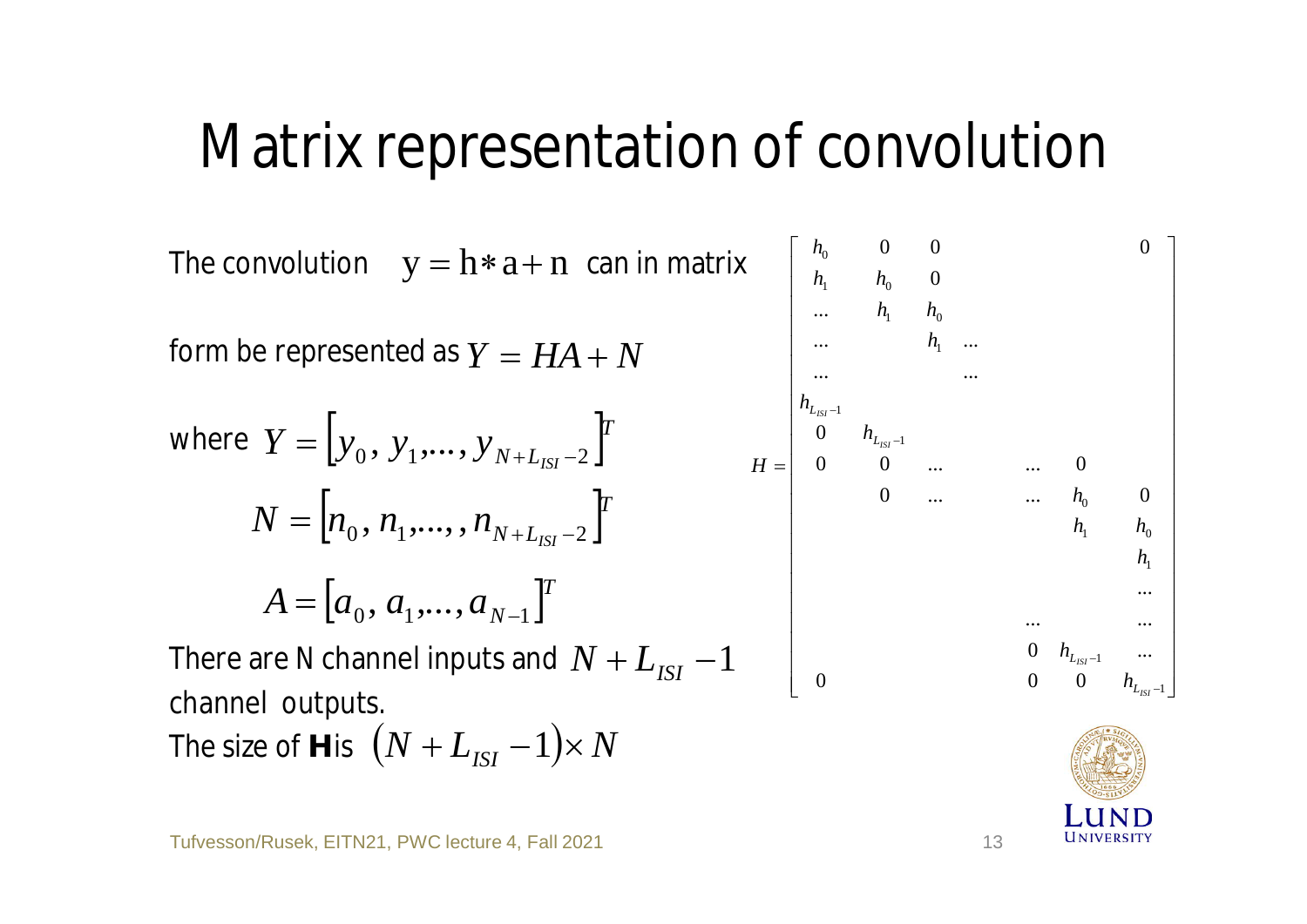## Using the EVD

Express the covolution as  $Y = U\Sigma V^*A + N$ 

The receiver can remove **U** as

 $R = U^* U \Sigma V^* A + U^* N = \Sigma V^* A + W$ 

where *W* is some new noise vector. From Property 3 it follows that *W* is statistically distributed exactly as *N*.

If the transmitter constructs A as  $A = VX$ where *X* are QAM symbols carrying the actual data, then **R** becomes

 $R = \Sigma V^* V X + W = \Sigma X + W$ 

From Property 2 it follows that the energy in *X* equals that in *A*.

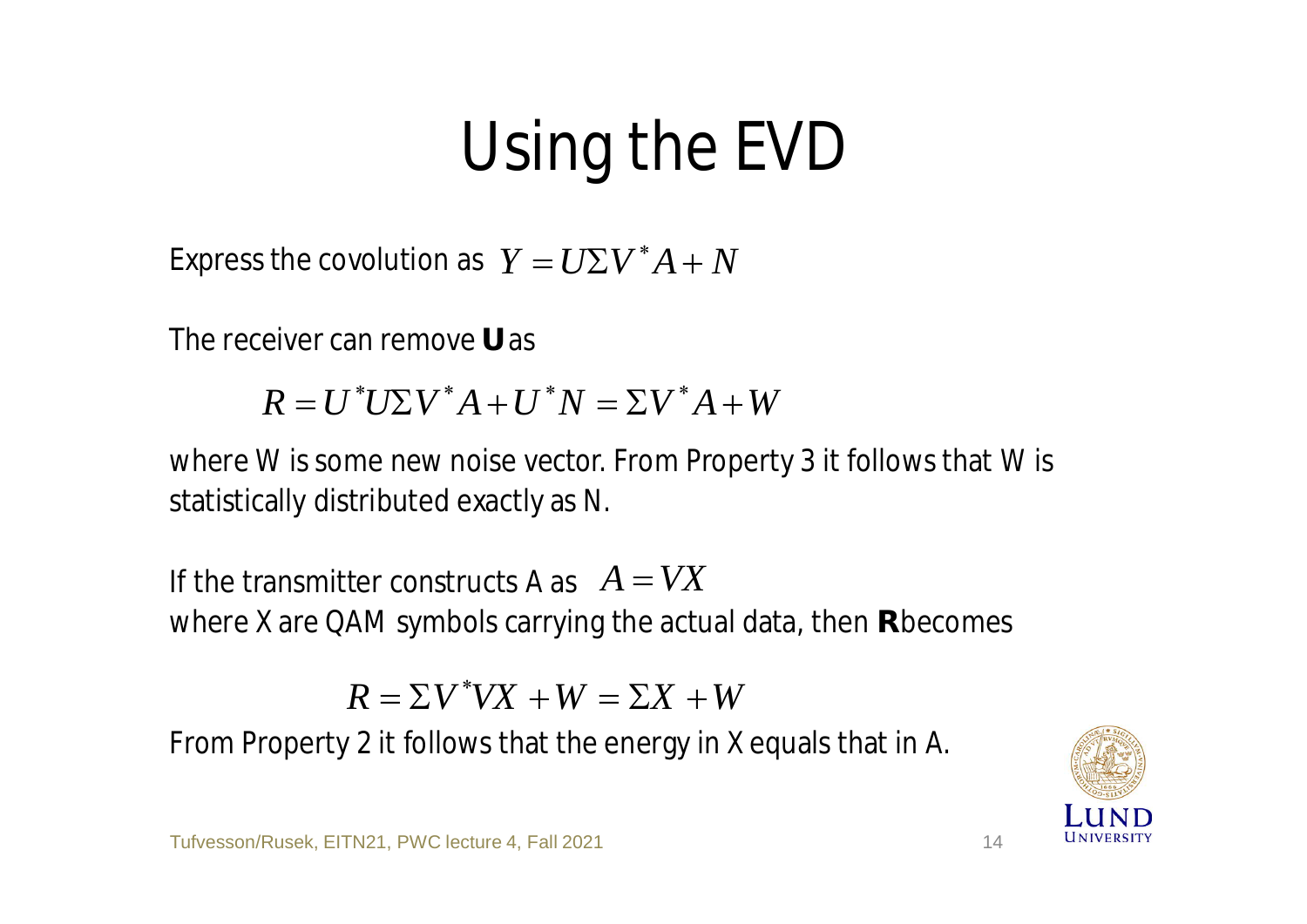### EVD generates parallel channels

Now recall that  $\Sigma$  is not square, but diagonal.

The kth element of R equals  $r_k = \sum_{kk} a_k + w_k$   $1 \le k \le N$ 

#### **THE ISI CHANNEL HAS VANISHED AND OPTIMAL DETECTION CAN BE MADE WITHOUT MEANS OF THE VITERBI ALGORITHM**

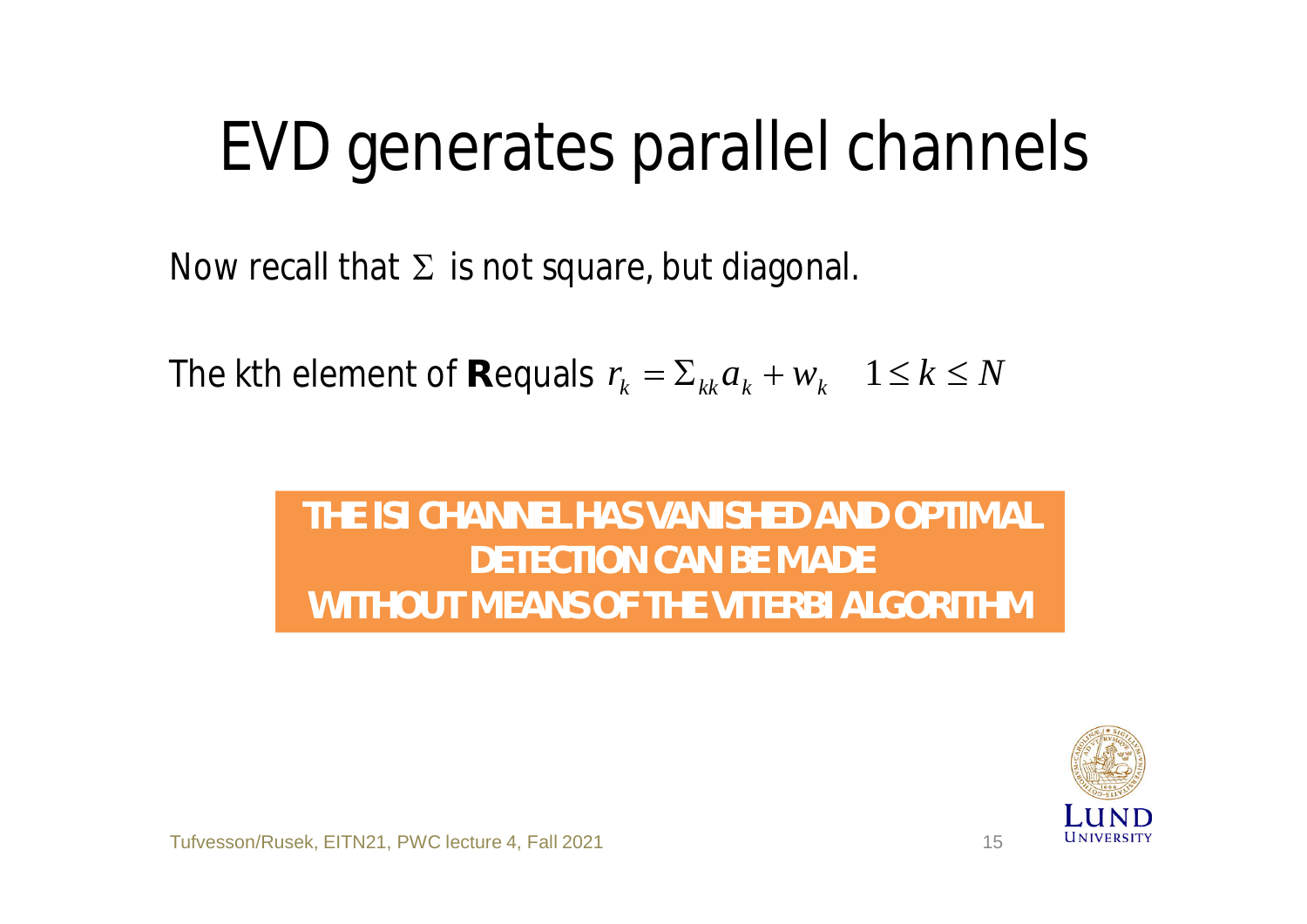## Major Problem

The approach just described can not work in practice since the Tx does not know the matrix **V**.

The solution will be to add a cyclic prefix so that **U** and **V** both are constant for all channel matrices **H**.

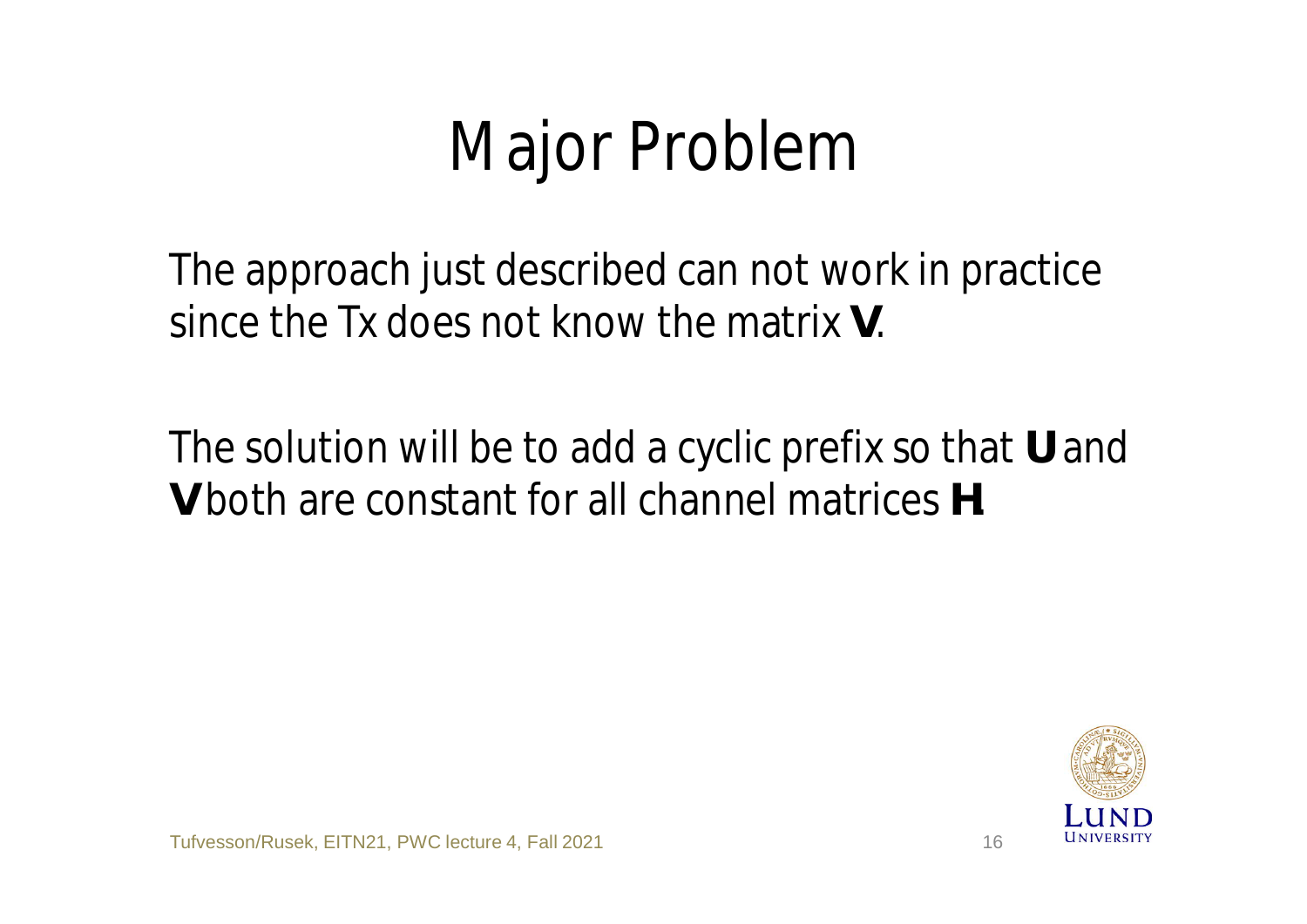#### Circulant Matrices

*T*

*Definition 3*

A circulant matrix has the form i.e., every row is a cyclic shift of the first.

$$
= \begin{bmatrix} t_0 & t_1 & \dots & \dots & t_{N-2} & t_{N-1} \\ t_{N-1} & t_0 & t_1 & & & t_{N-2} \\ \dots & t_{N-1} & t_0 & t_1 & & \dots \\ \dots & \dots & \dots & \dots & \dots \\ \dots & \dots & \dots & \dots & t_1 \\ t_{N-1} & t_{N-2} & \dots & \dots & t_1 & t_0 \end{bmatrix}
$$

#### *Property 5*

The Eigenvalue decomposition of a circulant matrix is

where **F** is the DFT matrix, i.e.  $T = F^* \Sigma F$ 

$$
f_{kl} = \frac{1}{\sqrt{N}} \exp\left(-\frac{i2\pi kl}{N}\right), \qquad 0 \le k, l \le N - 1
$$

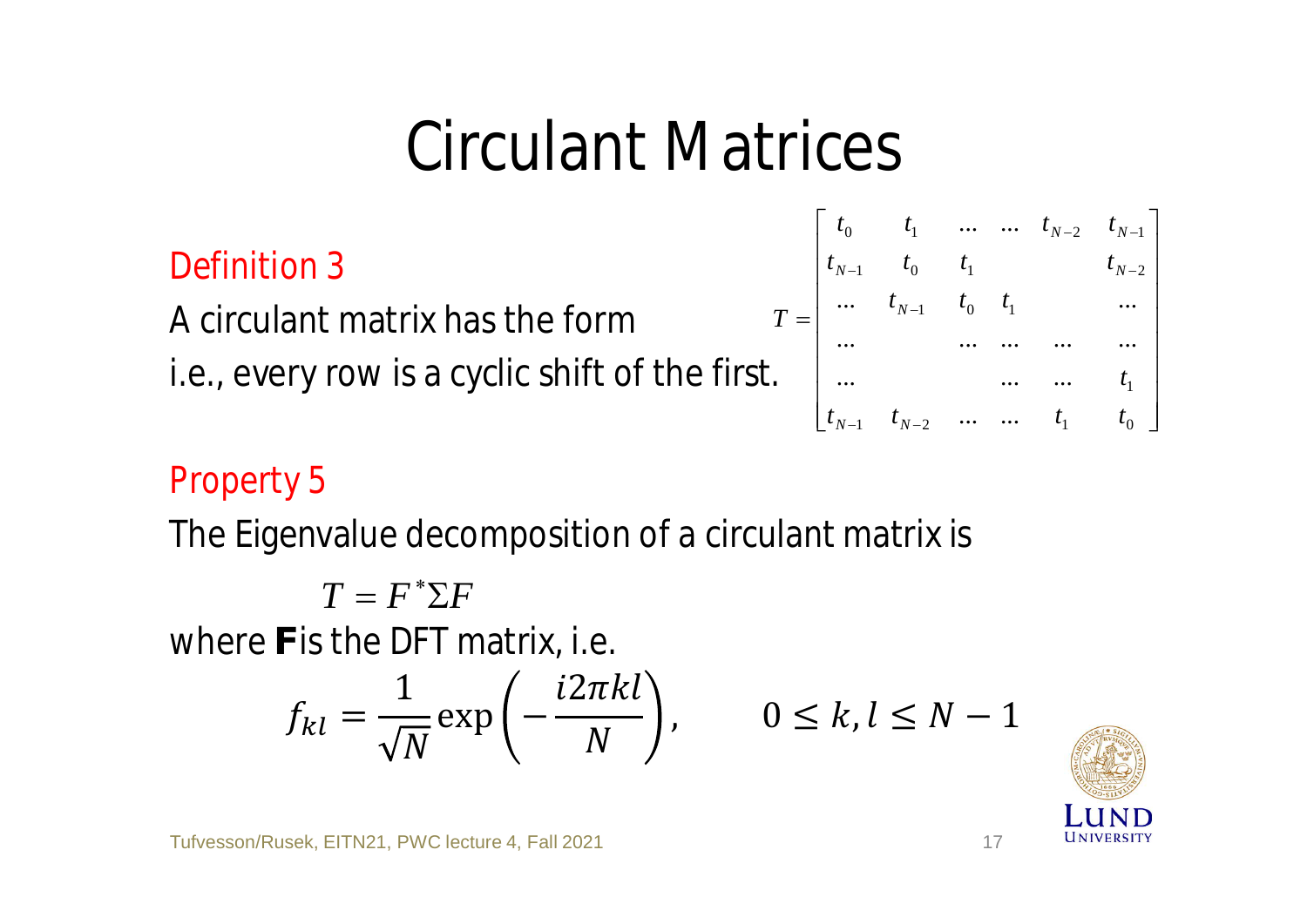### Converting the channel convolution into a cyclic convolution

Property 5 is precisly what is needed in order to make OFDM work. How can we make use of it?

Consider the toy *N*=4 case with a 3-tap channel. The channel matrix is

$$
H = \begin{bmatrix} h_0 & 0 & 0 & 0 \\ h_1 & h_0 & 0 & 0 \\ 0 & h_2 & h_1 & h_0 \\ 0 & 0 & h_2 & h_1 \\ 0 & 0 & 0 & h_2 \end{bmatrix}
$$
 which resembles the circular matrix  $H_{\text{circ}} = \begin{bmatrix} h_0 & 0 & h_2 & h_1 \\ h_1 & h_0 & 0 & h_2 \\ h_2 & h_1 & h_0 & 0 \\ 0 & h_2 & h_1 & h_0 \end{bmatrix}$ 

It can be seen that the tail of the channel convolution has been cut off and been put in the begining of the output.

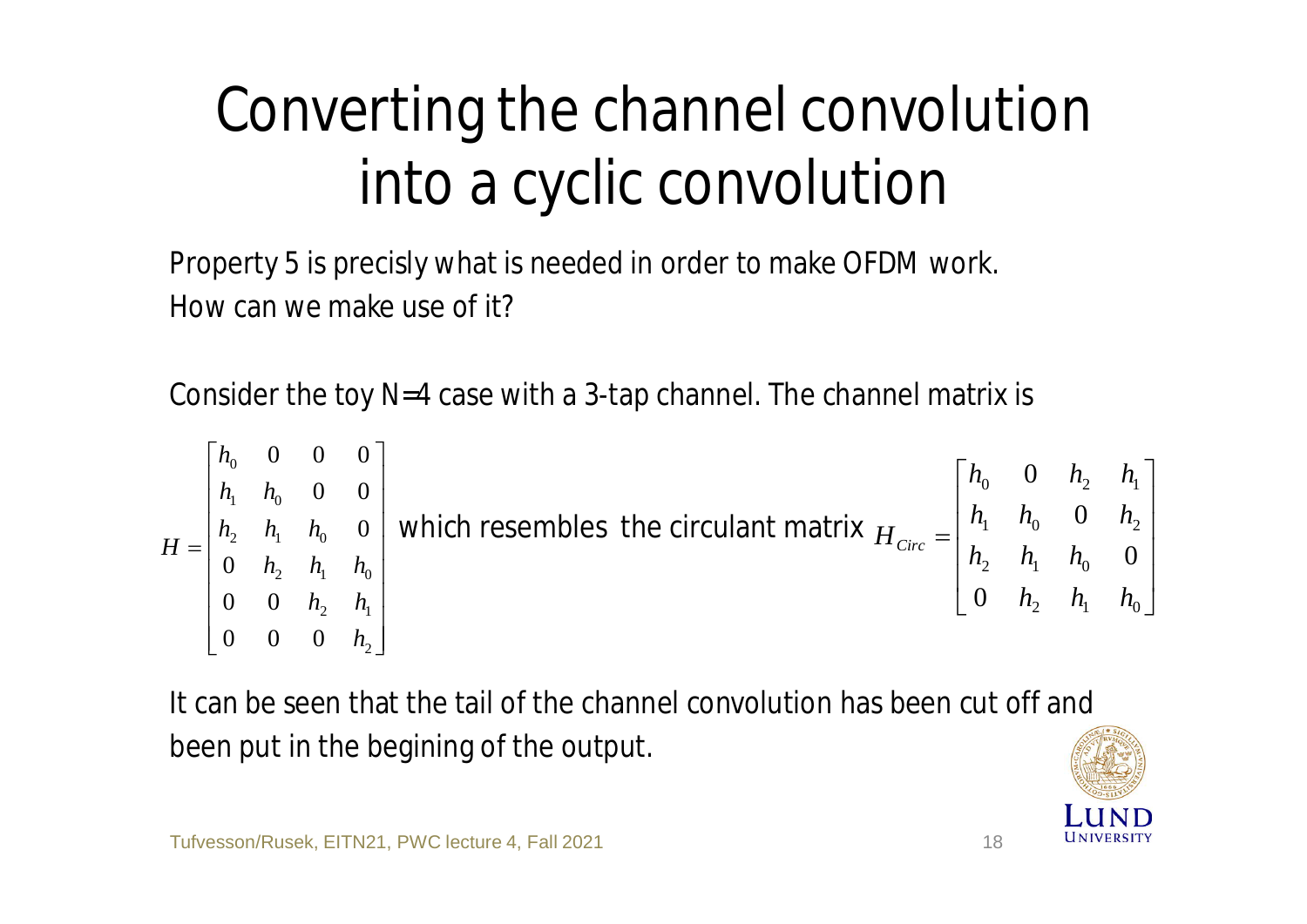### Cyclic Prefix

For the previous toy example, if we transmit

This is the cyclic prefix

$$
A = [a_2 a_3 a_0 a_1 a_2 a_3]^T
$$

We will receive 8 output symbols

Consider the middle 4 outputs, they can be described as  $Y = \begin{bmatrix} y_0 & y_1 & y_2 & y_3 & y_4 & y_5 & y_6 & y_7 \end{bmatrix}^T$ *n n n n a a a a*  $h_2$  *h*<sub>1</sub> *h*<sub>1</sub>  $h_2$   $h_1$   $h_2$  $h_1$   $h_0$  0  $h$  $h_0$  0  $h_2$  *h y y y y*  $\Leftrightarrow$ ú ú ú ú û ù  $\vert$  $\overline{\phantom{a}}$  $\overline{\phantom{a}}$  $\overline{\phantom{a}}$  $\lfloor$  $\mathbf{r}$ + ú ú ú ú  $\rfloor$ ù  $\overline{\phantom{a}}$  $\overline{\phantom{a}}$  $\overline{\phantom{a}}$  $\overline{\phantom{a}}$  $\lfloor$  $\mathbf{r}$ ú ú ú ú û ù ê ê ê ê  $\lfloor$  $\mathbf{r}$ = ú ú ú ú û ù ê ê ê ê  $\lfloor$  $\mathbf{r}$ 5 4 3 2 3 2 1 0 2  $\binom{n_1}{1}$   $\binom{n_0}{0}$ 2  $\frac{1}{1}$   $\frac{1}{0}$ 1  $n_0$  0  $n_2$ 0  $v_1$   $v_2$   $v_1$ 5 4 3 2 0 0 0 0

 $Y = H_{Circ}A + N$ 

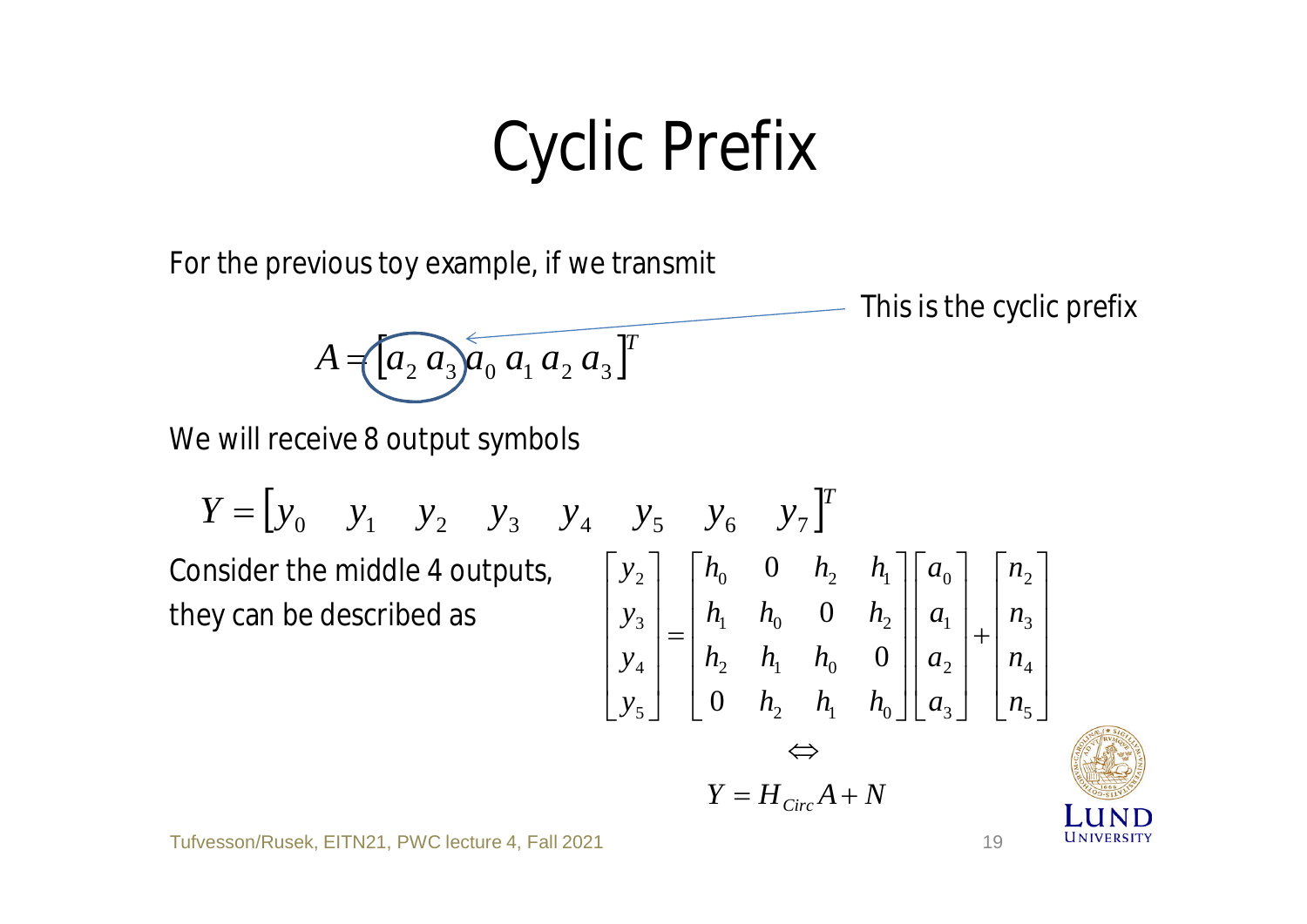## OFDM

If *A*=**F**\**X* and *R*=**F***Y*, we get

$$
\begin{bmatrix} r_0 \\ r_1 \\ r_2 \\ r_3 \end{bmatrix} = \begin{bmatrix} \lambda_0 & 0 & 0 & 0 \\ 0 & \lambda_1 & 0 & 0 \\ 0 & 0 & \lambda_2 & 0 \\ 0 & 0 & 0 & \lambda_3 \end{bmatrix} \begin{bmatrix} x_0 \\ x_1 \\ x_2 \\ x_3 \end{bmatrix} + \begin{bmatrix} w_0 \\ w_1 \\ w_2 \\ w_3 \end{bmatrix}
$$

In general, for an ISI channel of length  $|L_{ISI}|$  the cyclic prefix length needs to be  $L_{\rm{ISI}}-1$  . Since this number cannot be known beforehand, some fairly large number is chosen so that it covers most channels.

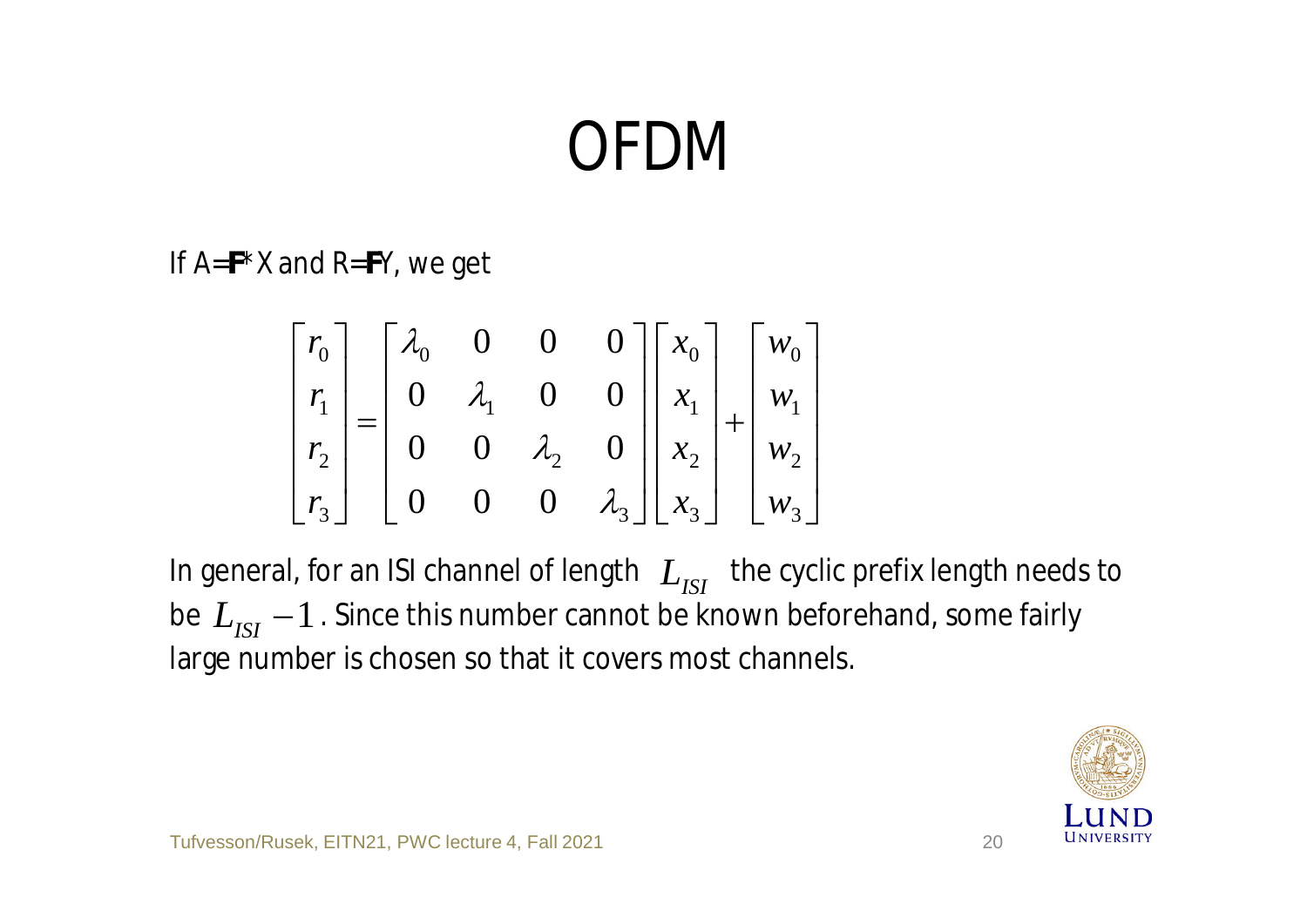## OFDM

#### *Property 6*

The vector of eigenvalues  $\lambda$  equals the FFT of the first row of the circulant matrix.

Hence, for the circulant representation of convolution, it follows that the eigenvalues are given by the FFT of the channel impulse response.

Consequently, the data symbols *X* are transmitted on the Frequency response of the channel. This explains the name *Orthogonal Frequency Division Multiplexing*

*Orthogonal* because there is no ISI and *Frequency division* since the different symbols are transmitted on the frequency response.

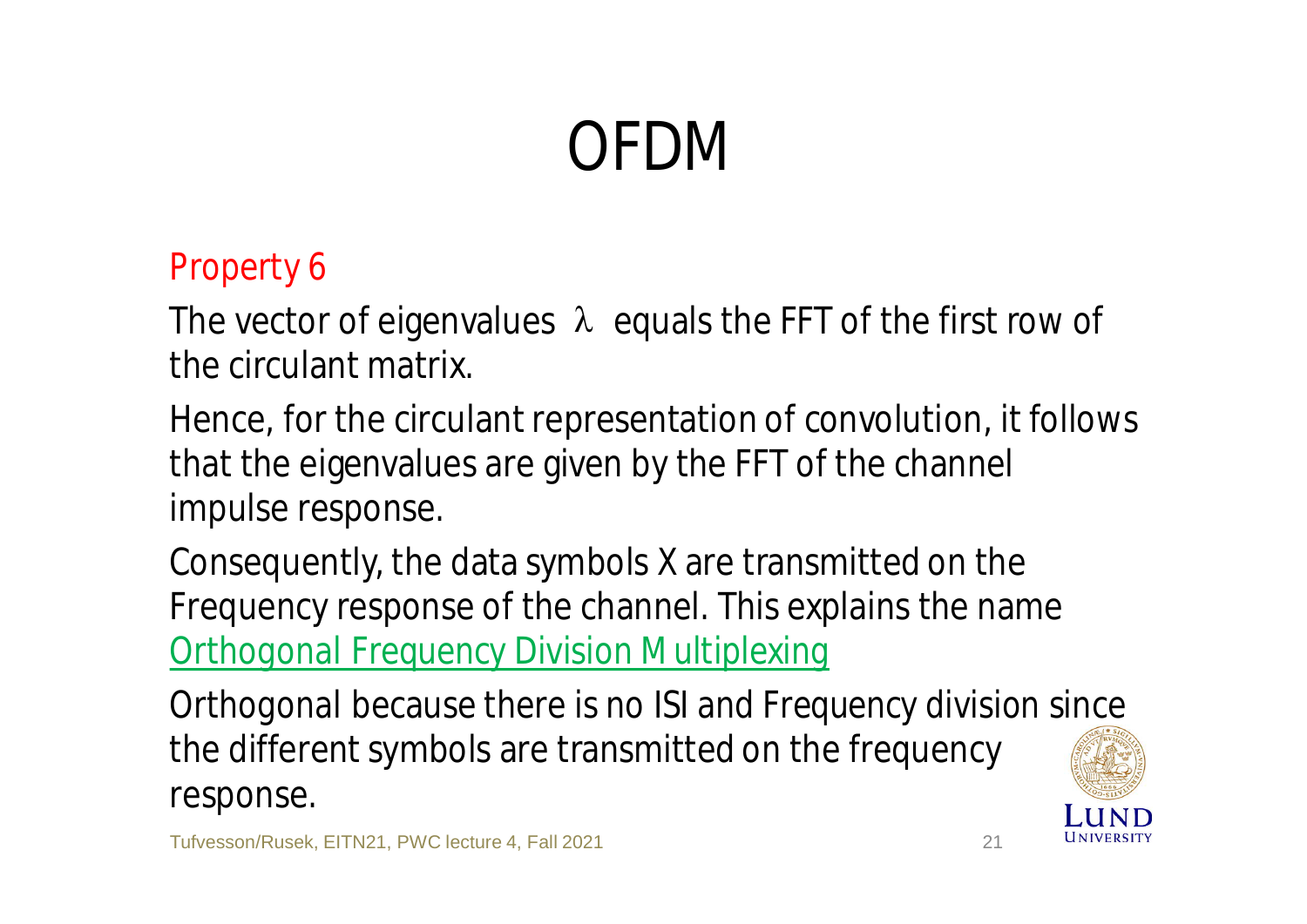#### OFDM

The structure of the signaling is

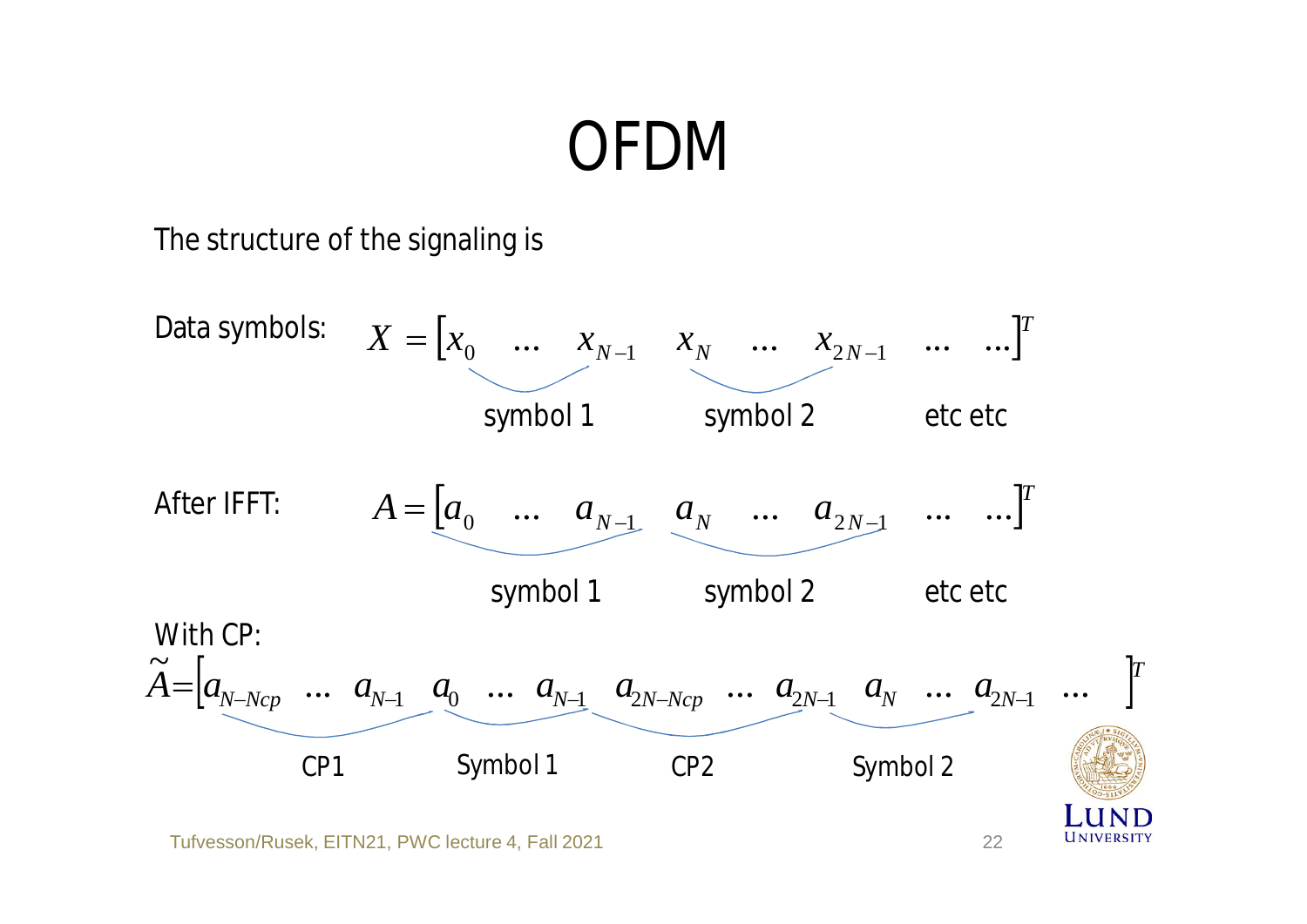#### OFDM receiver

Received signal



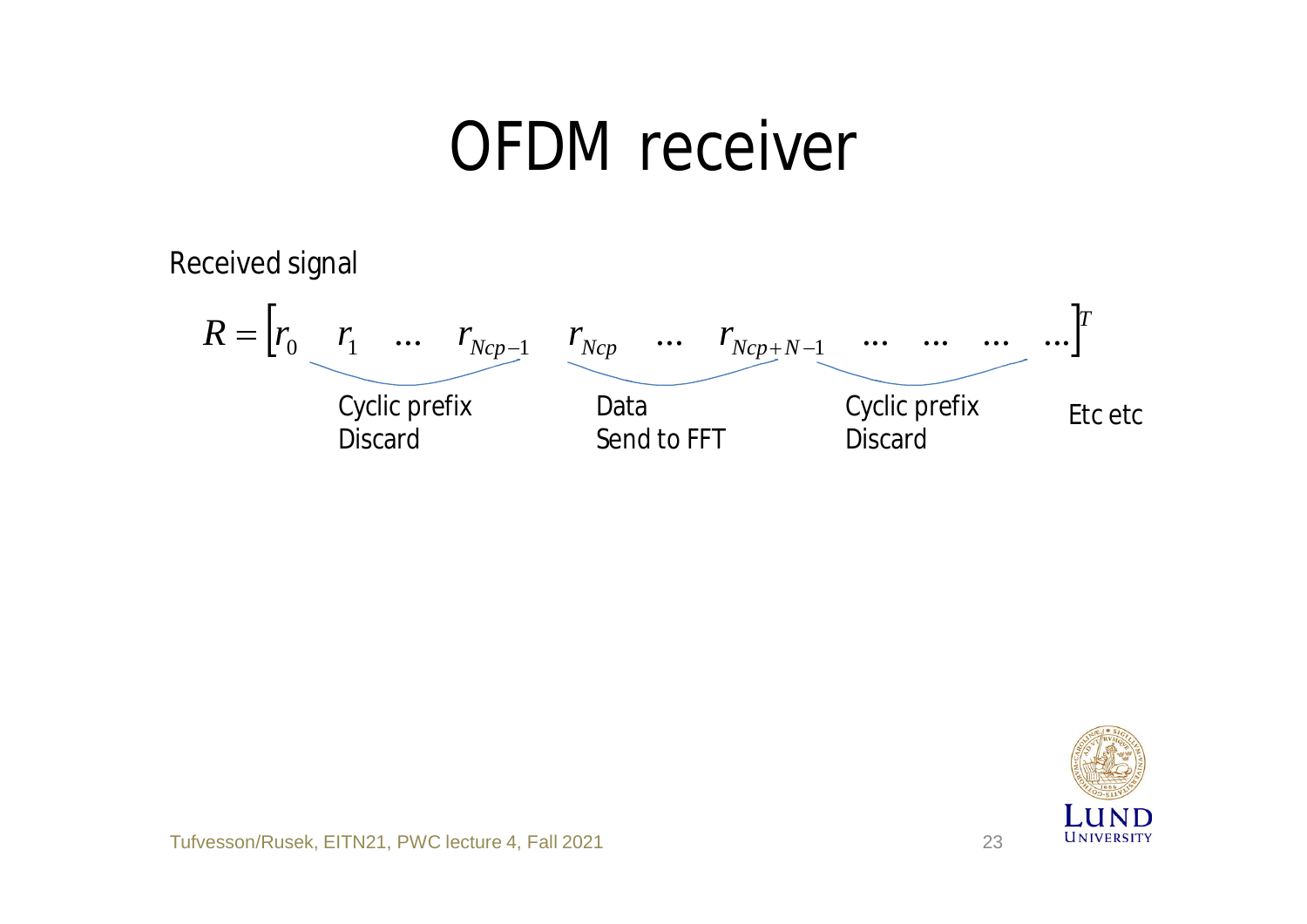### D/A conversion

So far only the discrete-time models have been discussed.

After the IFFT, adding CP, carrier modulation we have a vector **s** that should be transmitted. We need to construct a time continuous signal *s*(*t*).

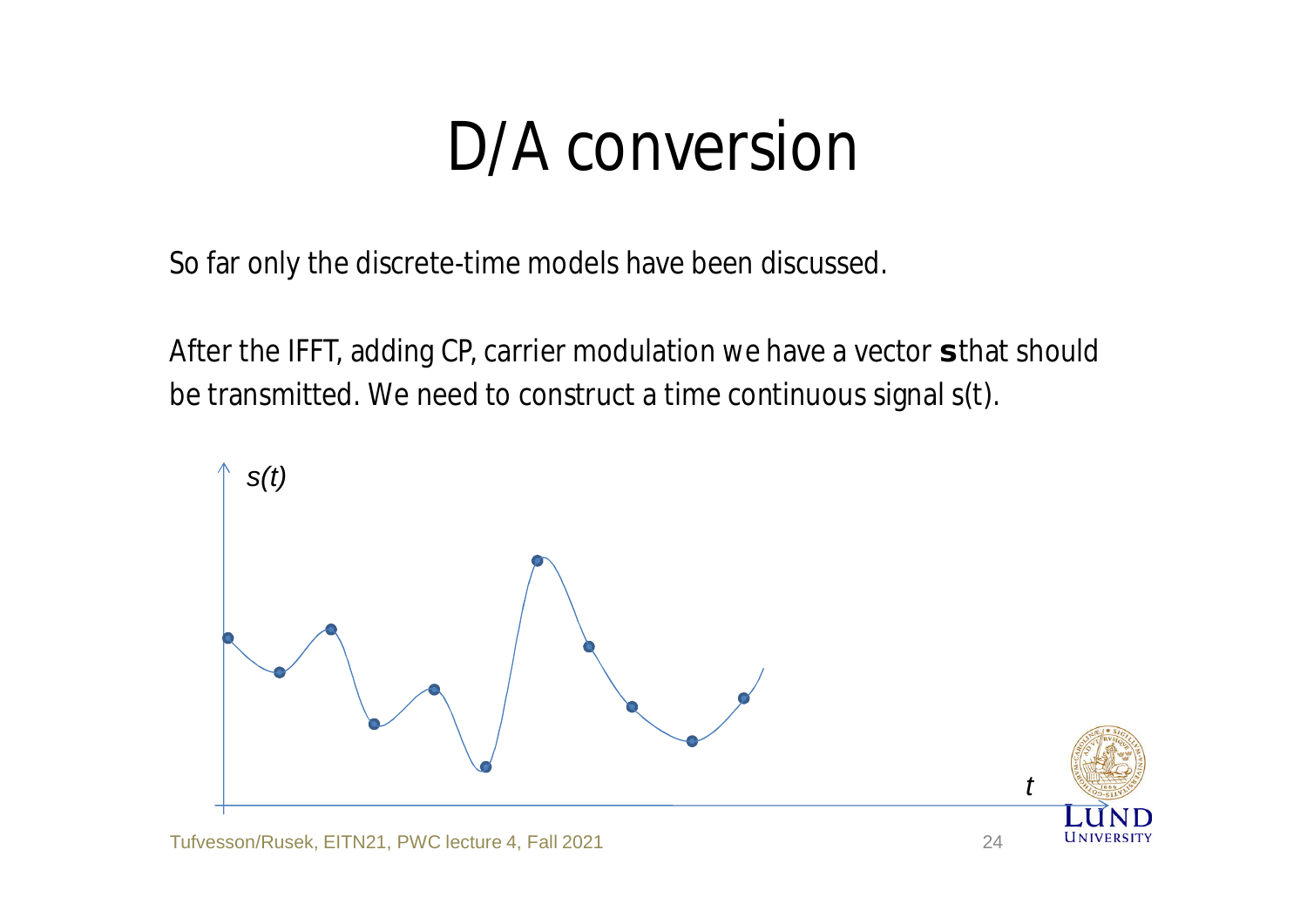#### D/A

One way to accomplish this is to use linear interpolation followed by a low pass filter

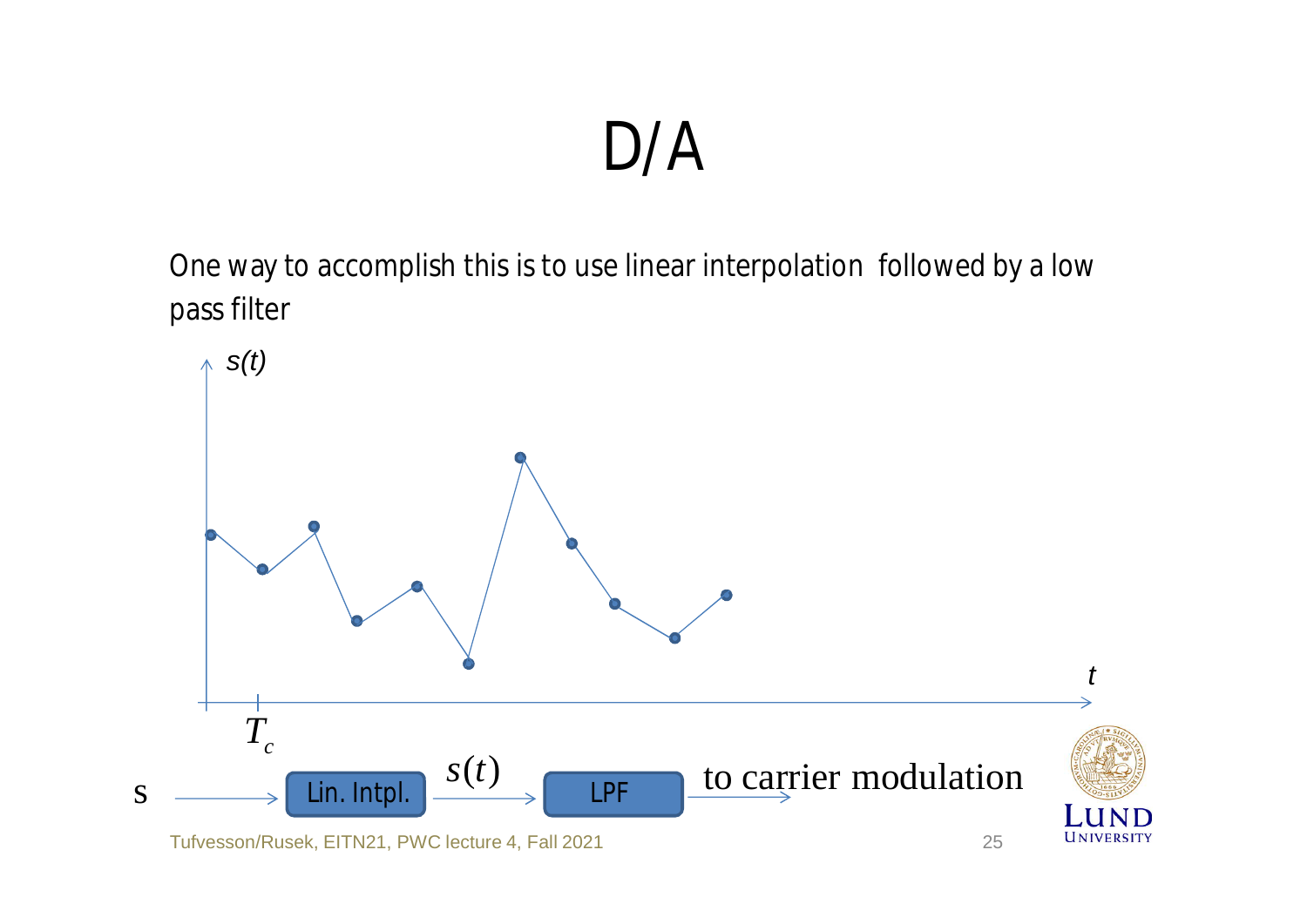## D/A – the sampling theorem

It is known that the necessary (one-sided) bandwidth of  $s(t)$  is  $1/2T_c$  Hz



This is essentially the statement of the sampling theorem.

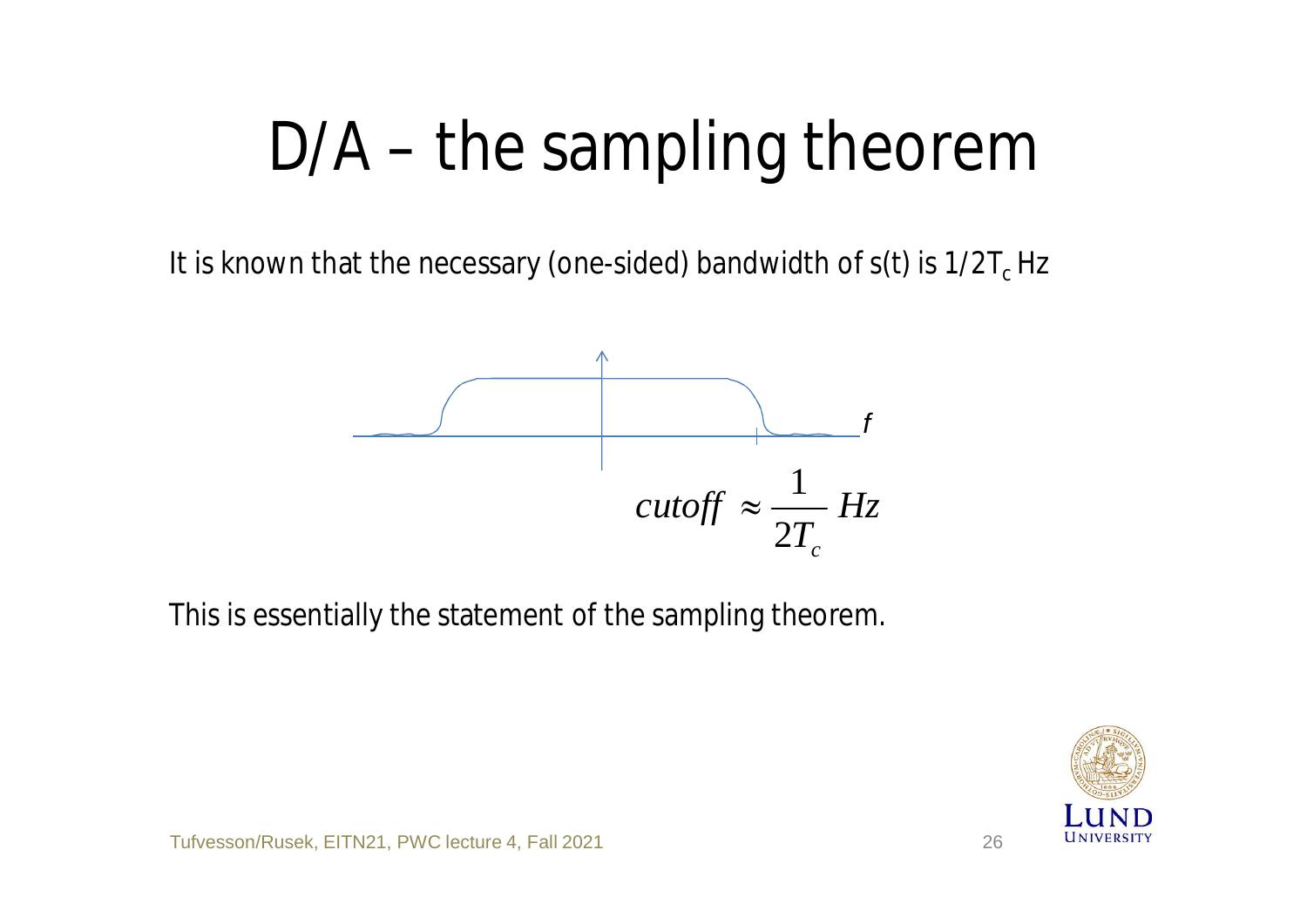#### The RF receiver

Spectrally, we receive the following signal

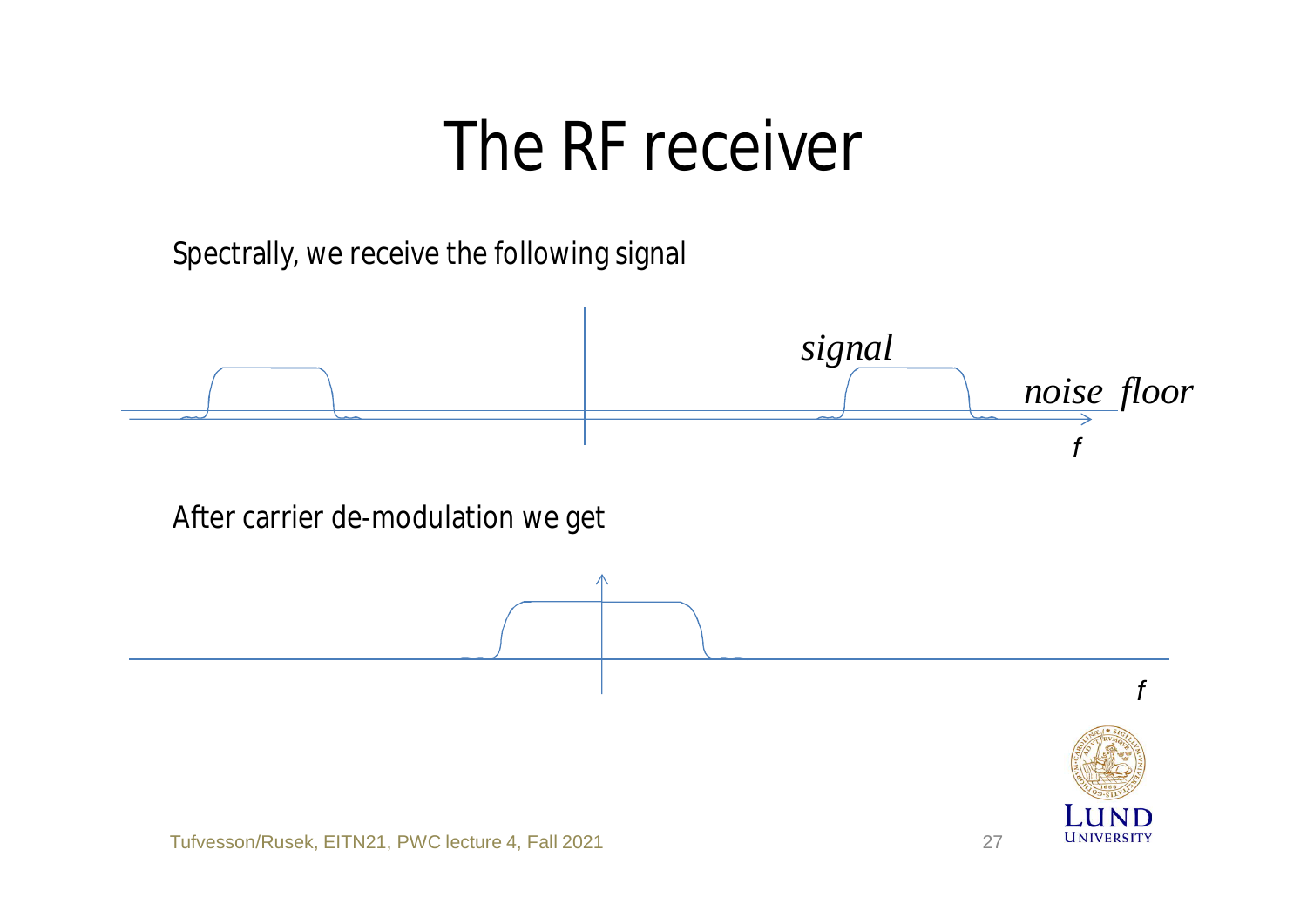### The RF receiver

If this signal is sampled, the noise will be folded back on the signal (aliasing). To avoid this, low pass filter the signal to get



This signal can now be sampled with spacing  $\, T_{c}^{}$ In practice the outer sub-channels, close to the edges, are set to zero to have some margin and make implementation easier